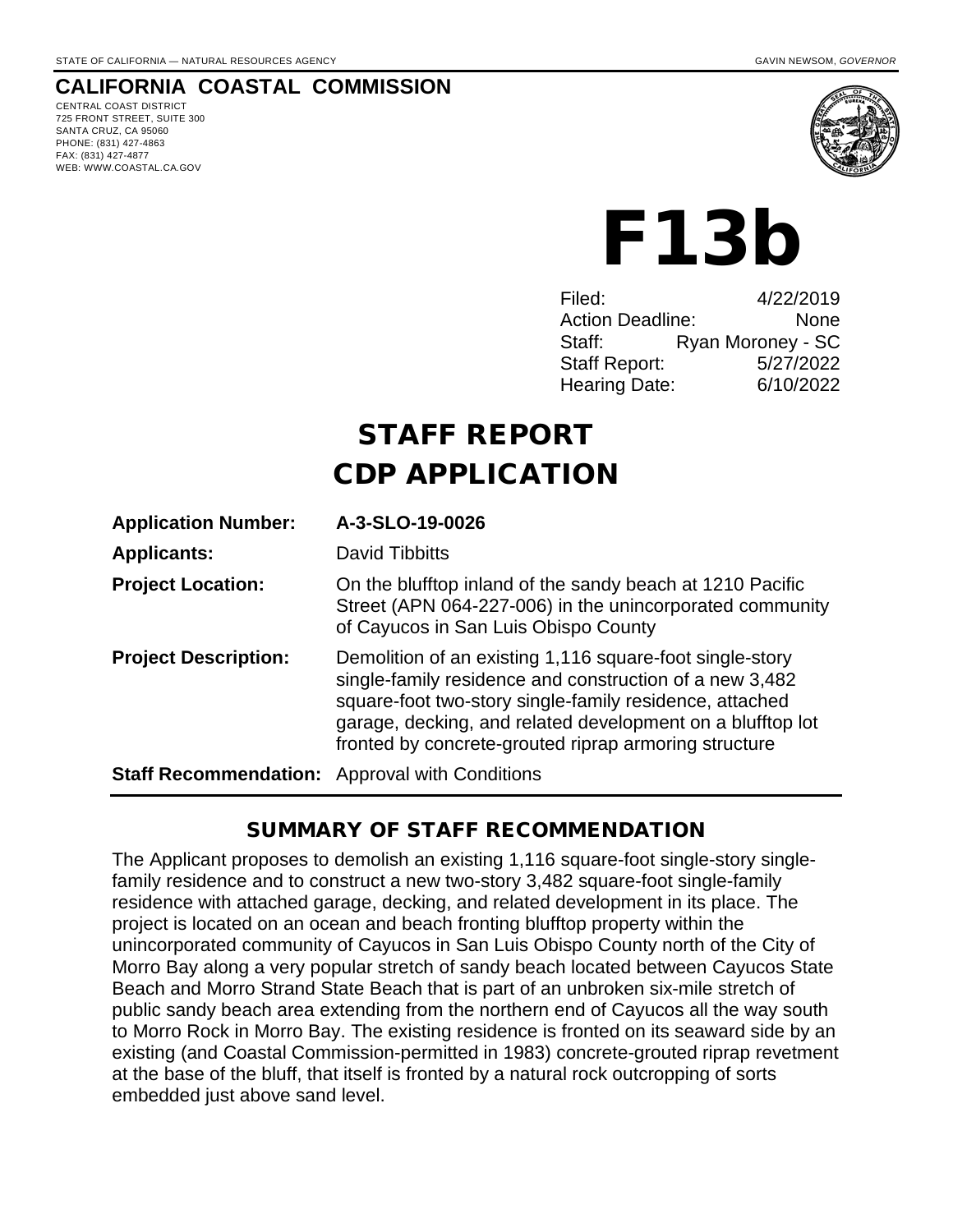On June 13, 2019, the Commission found that the County's action approving the project raised a substantial issue of conformance with the County's LCP due primarily to questions regarding allowing the new residence to rely on shoreline armoring for its safety and stability over time. By taking that action, the Commission took jurisdiction over the CDP application for the proposed project. Following that Commission action, the Applicant asked that the Commission wait to schedule the de novo review of the application until the Applicant could develop additional geotechnical analyses for consideration, which were submitted in December of 2019, and then additional geotechnical evaluation was subsequently submitted in July 2020.

The LCP prohibits permitting armoring to protect new development, such as this, and requires that such development be adequately set back to ensure 100 years of safety and stability without armoring (where such setback must be at least 25 feet). And the LCP also requires that replacement residential projects on lots that include legacy shoreline armoring, such as this, include an evaluation of ways to eliminate or reduce the coastal resource impacts of such shoreline armoring. In other words, the LCP establishes a process for evaluating both whether the proposed project can be sited and appropriately set back so as to be safe without relying on the existing armoring, and how to potentially modify and/or remove existing armoring as needed to address its coastal resource impacts.

Geotechnical analyses show that the new home can be sited and designed to meet the LCP's setback requirements without relying on the existing armoring, but it is not clear whether the existing armoring could be modified and/or removed to reduce its coastal resource impacts without significant impacts to the underlying landform, and potentially up and downcoast development. Such issues are exacerbated by the armoring's physical form, where the armoring was originally constructed by stacking large rock and pouring concrete over it just inland of what appears to be a natural rock outcropping. In this case, there are a variety of ways the Commission might address the existing armoring given the LCP evaluation required, but staff believes that the best approach, given the nature of the armoring itself and its relation to the natural landform and adjacent development, is to allow it to remain as is for now, but not to allow future repair and/or maintenance. The existing armoring would then be expected to degrade and eventually disappear over time as it passes its design lifetime (which may be relatively soon as it is nearly 40 years old), which helps implement the LCP in this regard appropriately, including as the new residence is not dependent on the armoring to meet its LCP stability and safety requirements. Of course, the Applicant would need to commit to 'cleaning up' any bits and pieces of the armoring that might become dislodged over time, and staff recommends conditions to this effect.

To further implement LCP hazard requirements, staff also recommends that the Commission condition the project to prohibit any future armoring to protect the proposed development, and to include requirements for the Applicant to assume all hazard risks, to disclose all risks to future buyers, and to monitor bluff retreat and remove/relocate development that becomes threatened by hazards in the future, consistent with the way in which the Commission has generally addressed such issues in similar circumstances up and down the state. Along with construction BMPs and other fairly typical shoreline development conditions (e.g., related to bluff edge landscaping, drainage, etc.), staff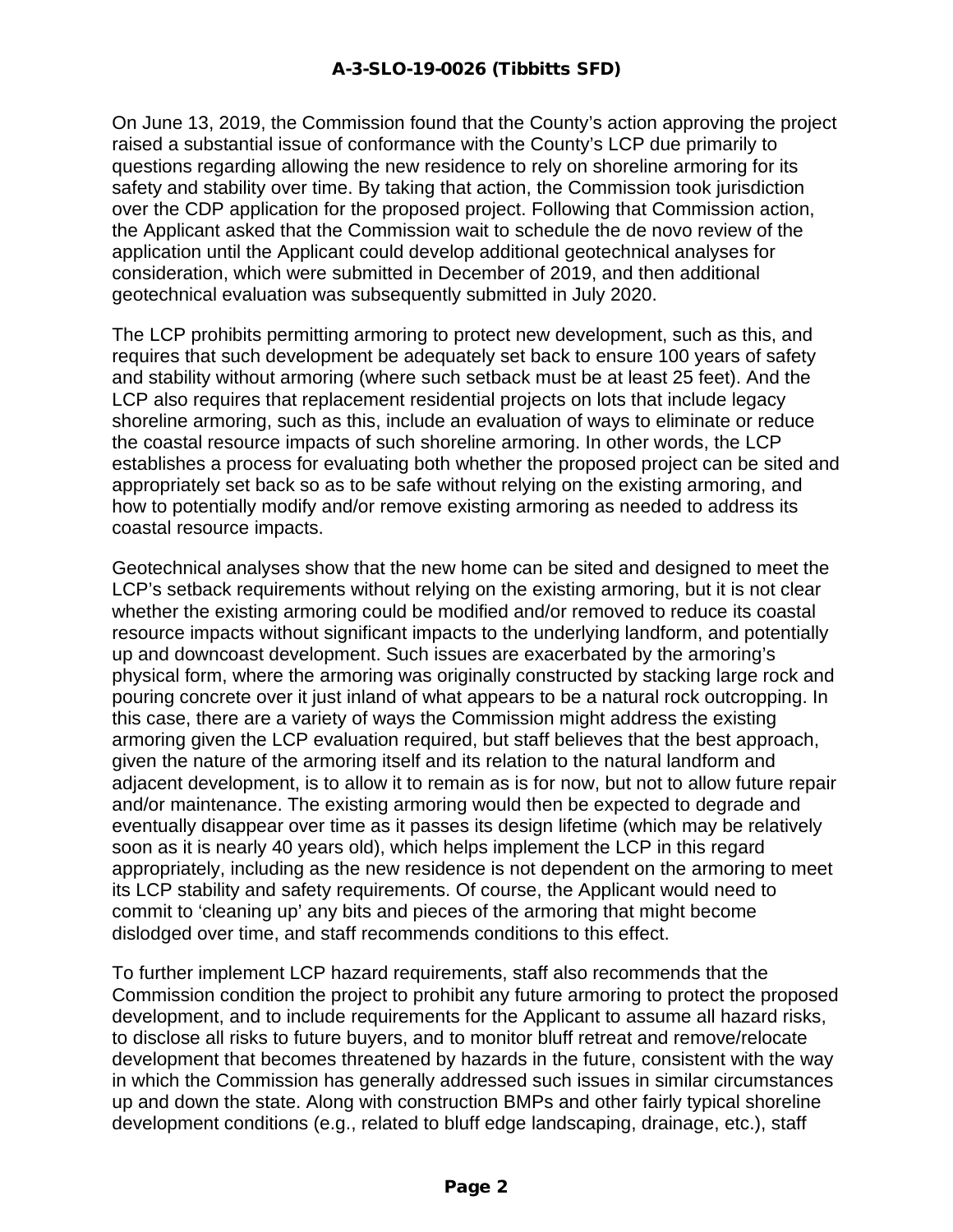believes that the proposed project can be found consistent with the requirements of the certified San Luis Obispo County LCP and the public access and recreation policies of the Coastal Act. The motion and resolution to approve the project subject to the staff recommendation are found on page 5 of this report.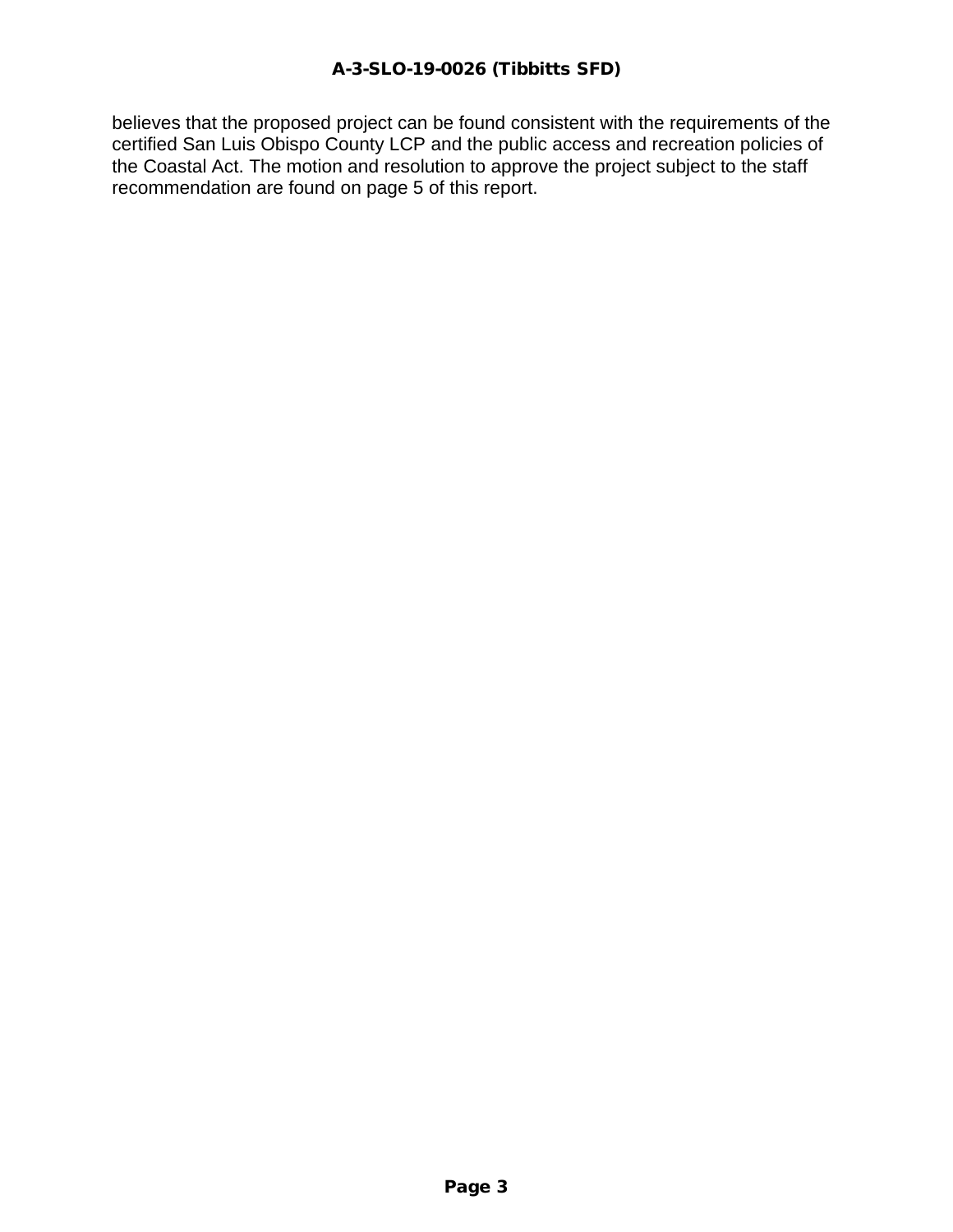# **TABLE OF CONTENTS**

| 3. |               |    |
|----|---------------|----|
|    |               |    |
|    |               | 13 |
|    |               |    |
|    |               |    |
|    |               |    |
|    |               |    |
|    |               |    |
|    |               |    |
|    |               |    |
|    |               |    |
|    |               |    |
|    |               |    |
|    |               |    |
|    | 5. APPENDICES |    |
|    |               |    |
|    |               |    |
|    |               |    |

#### **EXHIBITS**

Exhibit 1 - Location Map

Exhibit 2 - Historical Aerial and Current Site Photos

Exhibit 3 - Proposed Project Plans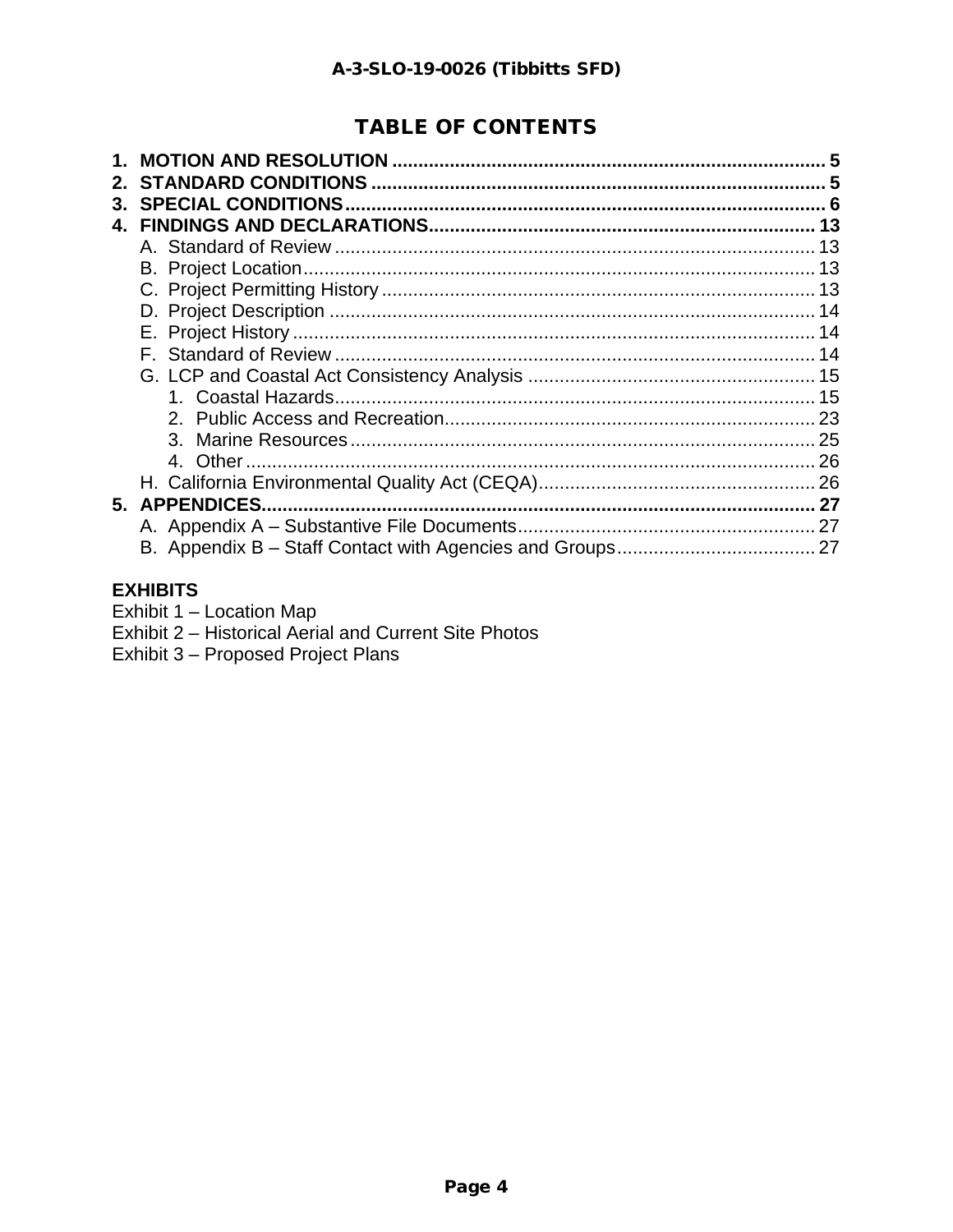# 1. MOTION AND RESOLUTION

Staff recommends that the Commission, after public hearing, **approve** a coastal development permit for the proposed development. To implement this recommendation, staff recommends a **YES** vote on the following motion. Passage of this motion will result in approval of the CDP as conditioned and adoption of the following resolution and findings. The motion passes only by affirmative vote of a majority of the Commissioners present.

*Motion: I move that the Commission approve Coastal Development Permit Number A-3-SLO-19-0026 pursuant to the staff recommendation, and I recommend a yes vote.* 

*Resolution to Approve CDP: The Commission hereby approves Coastal Development Permit Number A-3-SLO-19-0026 and adopts the findings set forth below on grounds that the development as conditioned will be in conformity with San Luis Obispo County Local Coastal Program policies and Coastal Act access and recreation policies. Approval of the permit complies with the California Environmental Quality Act because either 1) feasible mitigation measures and/or alternatives have been incorporated to substantially lessen any significant adverse effects of the development on the environment, or 2) there are no further feasible mitigation measures or alternatives that would substantially lessen any significant adverse impacts of the development on the environment.*

# 2. STANDARD CONDITIONS

This permit is granted subject to the following standard conditions:

- **1. Notice of Receipt and Acknowledgment.** The permit is not valid, and development shall not commence, until a copy of the permit, signed by the Permittees or authorized agent, acknowledging receipt of the permit and acceptance of the terms and conditions, is returned to the Commission office.
- **2. Expiration.** If development has not commenced, the permit will expire two years from the date on which the Commission voted on the application. Development shall be pursued in a diligent manner and completed in a reasonable period of time. Application for extension of the permit must be made prior to the expiration date.
- **3. Interpretation.** Any questions of intent or interpretation of any condition will be resolved by the Executive Director or the Commission.
- **4. Assignment.** The permit may be assigned to any qualified person, provided assignee files with the Commission an affidavit accepting all terms and conditions of the permit.
- **5. Terms and Conditions Run with the Land.** These terms and conditions shall be perpetual, and it is the intention of the Commission and the Permittees to bind all future owners and possessors of the subject property to the terms and conditions.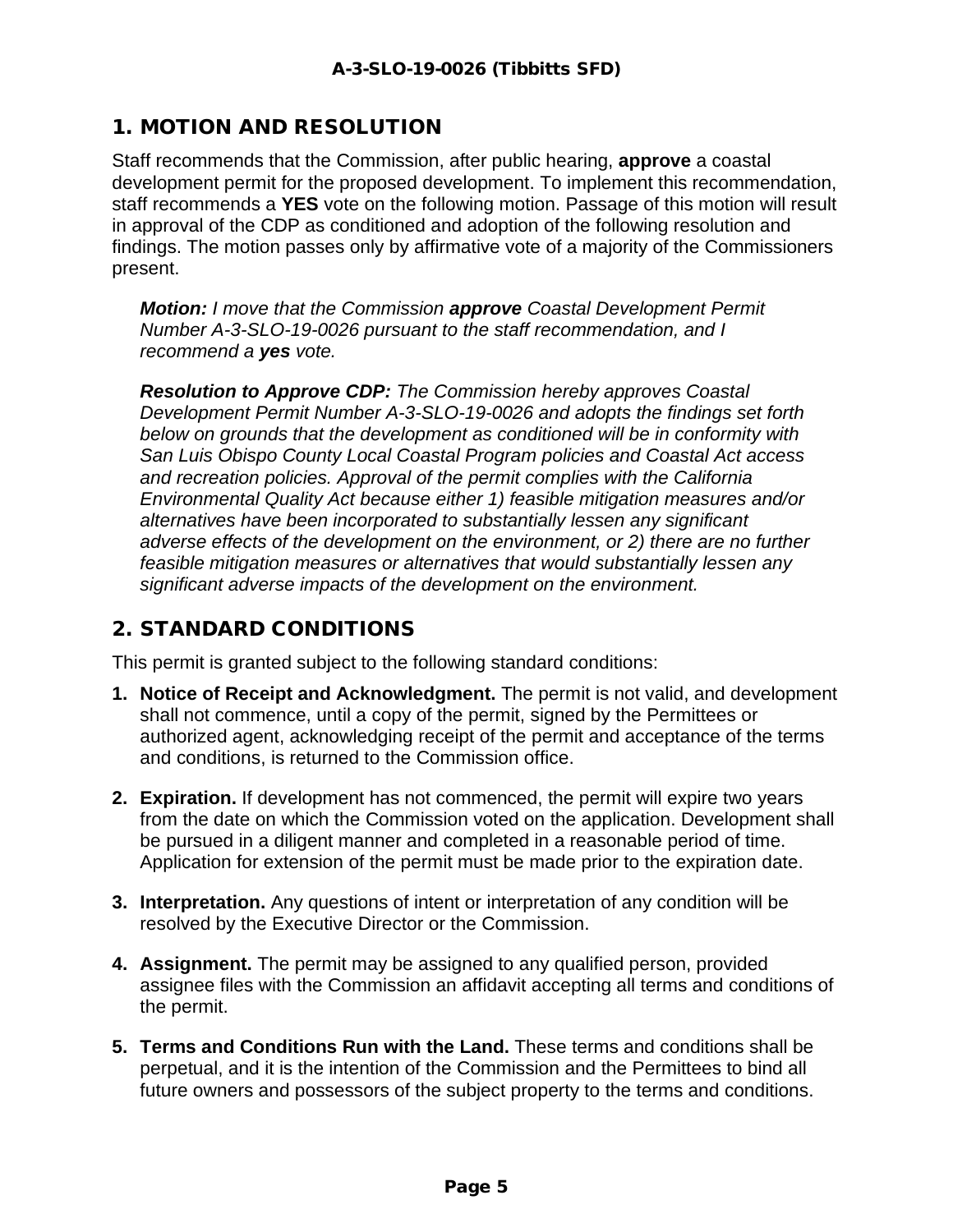# 3. SPECIAL CONDITIONS

This permit is granted subject to the following special conditions:

- **1. Revised Final Plans.** PRIOR TO ISSUANCE OF THE CDP, the Permittee shall submit two full-size sets of Revised Final Plans to the Executive Director for review and written approval. The Revised Final Plans shall be prepared by a licensed professional or professionals (i.e., architect, surveyor, geotechnical engineer, etc.), shall be based on current professionally surveyed and certified topographic elevations for the entire site, and shall include a graphic scale. The Revised Final Plans shall be in substantial conformance with the proposed plans (titled "Proposed Residence for David Tibbitts"; see **Exhibit 3**), except that they shall be modified to account for and address the following:
	- **a. Landscaping.** The landscaping plan shall show the removal of all existing nonnative plants (including all iceplant) on the portion of the site within 5 feet of the blufftop edge and the replanting of these areas with coastal bluff species native to the Cayucos bluffs and capable of leading to trailing vegetation (i.e., over the blufftop edge and down the bluff face). All landscaped areas shall be maintained in a litter-free, weed-free, and healthy growing condition, and plants shall be replaced as necessary to maintain the approved vegetation over the life of the project. Any irrigation system (if needed to ensure landscaping success consistent with CDP terms and conditions) shall limit water use to the maximum extent feasible, including using irrigation measures designed to facilitate reduced water use (e.g., micro-spray and drip irrigation). No plant species listed as problematic and/or invasive by the California Native Plant Society, the California Invasive Plant Council, or as may be so identified from time to time by the State of California, and no plant species listed as a "noxious weed" by the State of California or the U.S. Federal Government shall be planted or allowed to naturalize or persist on the site.
	- **b. Fencing.** All fencing along the blufftop edge shall be removed.
	- **c. Design.** All development shall be sited and designed to protect public views as much as possible, including through use of colors and natural materials that are sensitive to the bluff edge location. All windows shall be no glare windows and reflective surfaces shall be avoided. Outdoor lighting shall be minimized to protect against light and glare that could significantly affect public views.
	- **d. Drainage:** All project runoff (meaning runoff from the resulting development as well as during construction) shall be directed away from the blufftop edge, and no runoff is allowed to extend seaward of the blufftop edge, whether by pipe, surface flow, or project design.
	- **e. Approved Development Shown.** Only existing development allowed to be retained and the development approved by this CDP shall be identified on the plans.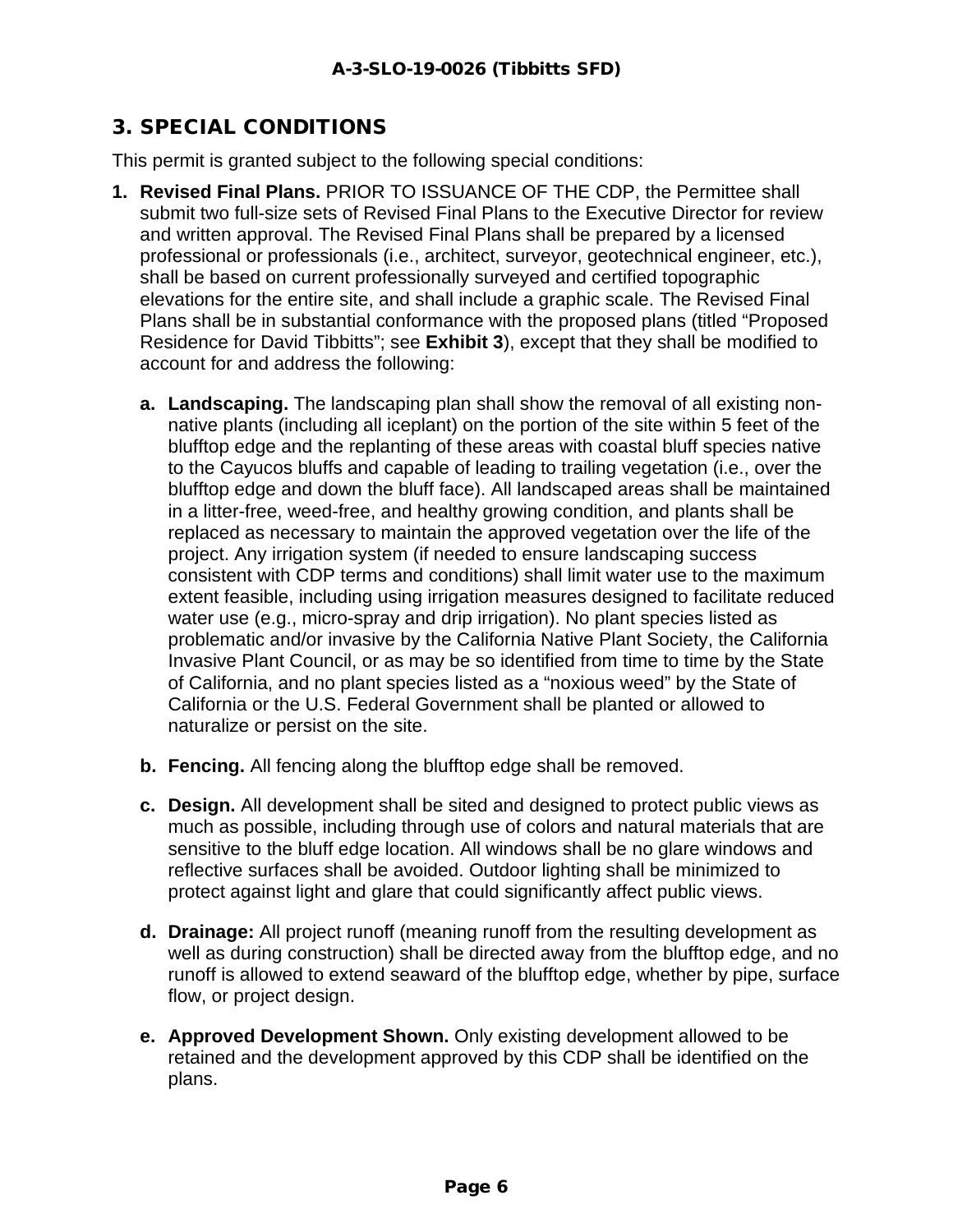All requirements above and all requirements of the approved Revised Final Plans shall be enforceable components of this CDP. The Permittee shall undertake development in conformance with this condition and the approved Revised Final Plans unless the Commission amends this CDP or the Executive Director provides a written determination that no amendment is legally required for any proposed minor deviations.

- **2. Construction Plan.** PRIOR TO ISSUANCE OF THE CDP, the Permittee shall submit two copies of a Construction Plan to the Executive Director for review and written approval. The Construction Plan shall, at a minimum, include the following:
	- **a. Construction Areas.** The Construction Plan shall identify the specific location of all construction areas, all staging areas, and all construction access corridors in site plan view. All such areas within which construction activities and/or staging are to take place shall minimize impacts on public access, including public parking, and other coastal resources, including by using developed blufftop portions of the Permittee's property for staging and storing construction materials, and avoiding public properties and public use areas. Special attention shall be given to siting and designing construction areas and activities in order to minimize impacts on the ambiance and aesthetic values of the beach area, including but not limited to public views that include the site.
	- **b. Construction Methods.** The Construction Plan shall specify the construction methods to be used, including all methods to be used to keep construction areas separated from public properties and public use areas (including through use of unobtrusive fencing and/or other similar measures to delineate construction areas), including verification that equipment operation and equipment and material storage will not significantly degrade public views during construction.
	- **c. Construction Timing.** All work shall take place during daylight hours (i.e., from one hour before sunrise to one hour after sunset), except for interior work. Nighttime work (other than interior work) and lighting of the exterior work area are prohibited.
	- **d. Construction BMPs.** The Construction Plan shall identify the type and location of all erosion control/water quality best management practices that will be implemented during construction to protect coastal water quality and related coastal resources, including at a minimum all of the following:
		- **1. Runoff Protection.** Silt fences, straw wattles, and/or equivalent apparatus shall be installed at the perimeter of the construction site to prevent construction-related runoff and/or sediment from discharging from the construction area and/or seaward of the blufftop edge, and/or entering into storm drains or otherwise offsite. Special attention shall be given to appropriate filtering and treating of all runoff, and all drainage points, including storm drains, shall be equipped with appropriate construction-related containment equipment and treatment materials sufficient to ensure that potential pollutants in runoff are removed and/or neutralized.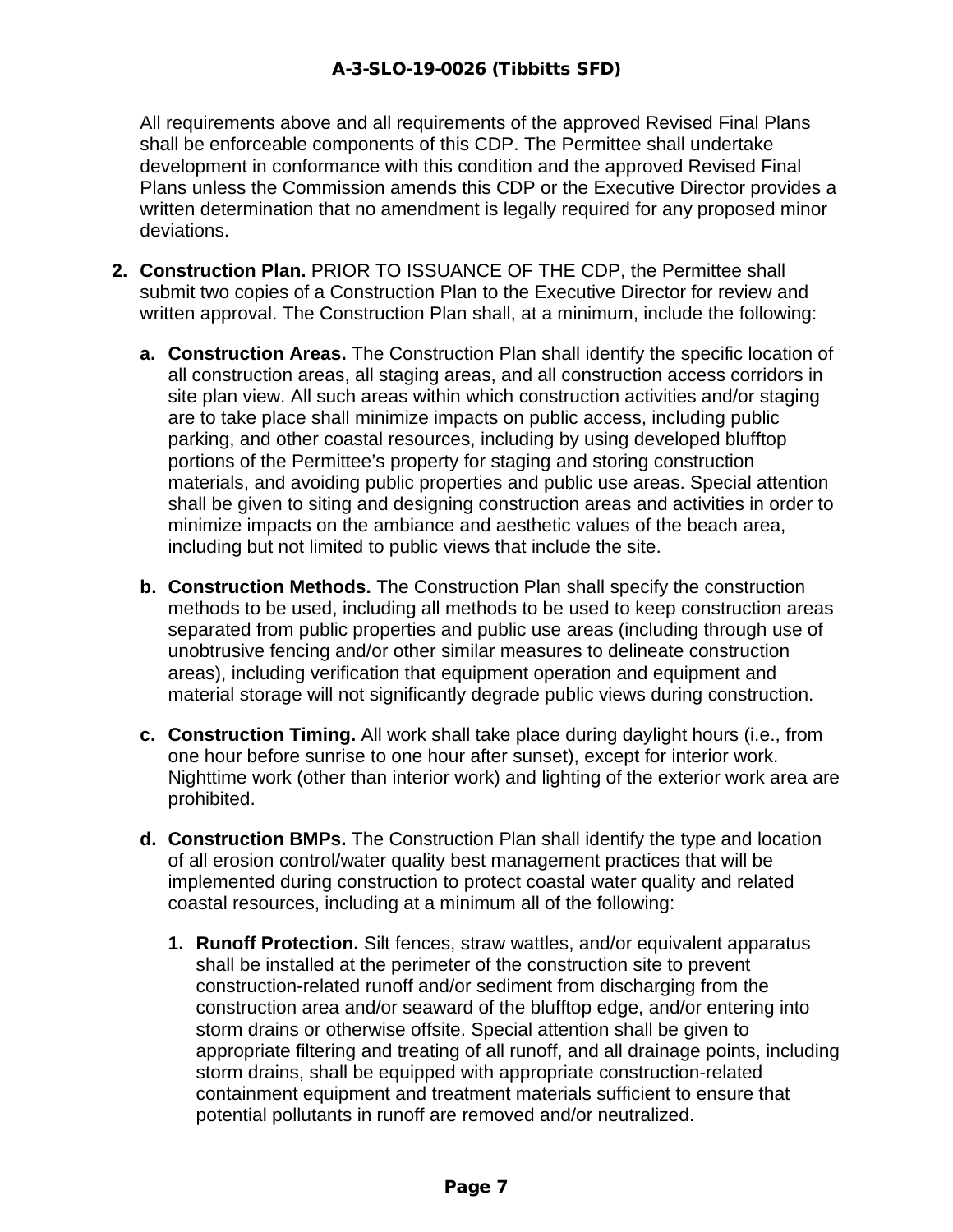- **2. Equipment BMPs.** Equipment washing, refueling, and/or servicing shall take place at an appropriate off-site location to prevent leaks and spills of hazardous materials at the project site.
- **3. Good Housekeeping.** The construction site shall maintain good construction housekeeping controls and procedures (e.g., clean up all leaks, drips, and other spills immediately; keep materials covered and out of the rain, including covering exposed piles of soil and wastes; dispose of all wastes properly, place trash receptacles on site for that purpose, and cover open trash receptacles during wet weather; remove all construction debris from the project site; etc.).
- **4. Erosion and Sediment Controls.** All erosion and sediment controls shall be in place prior to the commencement of construction as well as at the end of each work day.
- **e. Restoration.** All public recreational use areas and all beach access points impacted by construction activities shall be restored to their pre-construction condition or better within three days of completion of construction.
- **f. Construction Site Documents.** The Construction Plan shall provide that copies of the signed CDP and the approved Construction Plan be maintained in a conspicuous location at the construction job site at all times, and that such copies are available for public review on request. All persons involved with the construction shall be briefed on the content and meaning of the CDP and the approved Construction Plan, and the public review requirements applicable to them, prior to commencement of construction.
- **g. Construction Coordinator.** The Construction Plan shall provide that a construction coordinator be designated to be contacted during construction should questions arise regarding the construction (in case of both regular inquiries and emergencies), and that his/her contact information (i.e., address, phone numbers, email address, etc.) including, at a minimum, a telephone number and an email that will be made available 24 hours a day for the duration of construction, is conspicuously posted at the job site where such contact information is readily visible from public viewing areas while still minimizing impacts to public views, along with indication that the construction coordinator should be contacted in the case of questions regarding the construction (in case of both regular inquiries and emergencies). The construction coordinator shall record the contact information (e.g., address, email, phone number, etc.) and nature of all complaints received regarding the construction, and shall investigate complaints and take remedial action, if necessary, within 24 hours of receipt of the complaint or inquiry. All complaints and all actions taken in response shall be summarized and provided to the Executive Director on at least a weekly basis.
- **h. Construction Specifications.** All construction specifications and materials shall include appropriate penalty provisions that require remediation for any work done inconsistent with the terms and conditions of the CDP.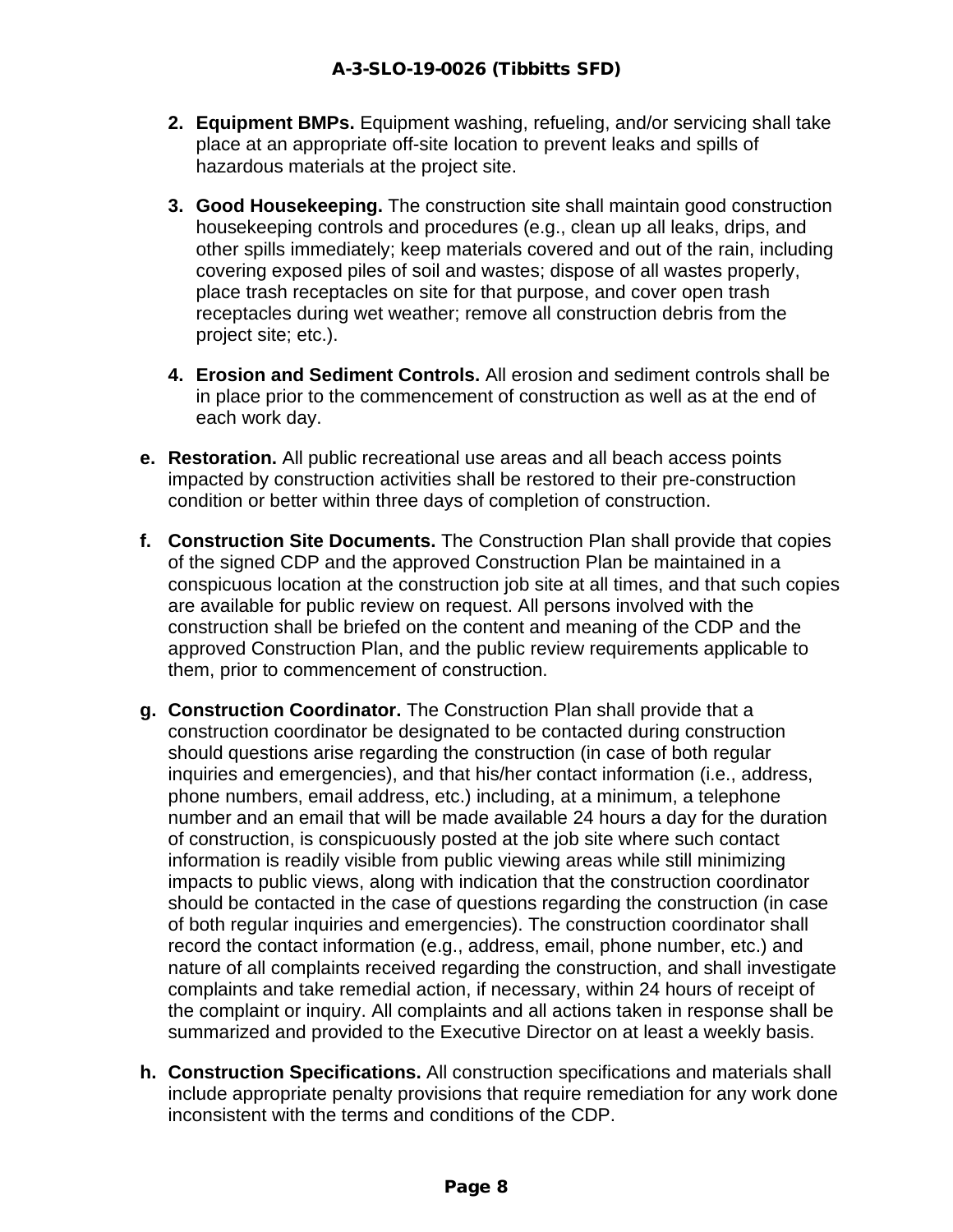**i. Notification.** The Permittee shall notify planning staff of the Coastal Commission's Central Coast District Office at least three working days in advance of commencement of construction, and immediately upon completion of construction.

All requirements above and all requirements of the approved Construction Plan shall be enforceable components of this CDP. The Permittee shall undertake development in conformance with this condition and the approved Construction Plan.

- **3. Coastal Hazards Risk**. By acceptance of this CDP, the Permittee acknowledges and agrees, on behalf of itself and all successors and assigns, to all of the following:
	- **a. Coastal Hazards.** That the site is subject to coastal hazards including but not limited to episodic and long-term shoreline retreat and coastal erosion, high seas, ocean waves, tsunami, tidal scour, coastal flooding, landslides, bluff and geologic instability, bluff retreat, liquefaction and the interaction of same, many of which will worsen with future sea level rise.
	- **b. Assume Risks.** To assume the risks to the Permittee and the property that is the subject of this CDP of injury and damage from such coastal hazards in connection with this permitted development.
	- **c. Waive Liability.** To unconditionally waive any claim of damage or liability against the Commission, its officers, agents, and employees for injury or damage from such coastal hazards.
	- **d. Indemnification.** To indemnify and hold harmless the Coastal Commission, its officers, agents, and employees with respect to the Commission's approval of the development against any and all liability, claims, demands, damages, costs (including costs and fees incurred in defense of such claims), expenses, and amounts paid in settlement arising from any injury or damage due to such coastal hazards.
	- **e. Property Owners Responsible.** That any adverse effects to property caused by the permitted development shall be fully the responsibility of the property owners.
- **4. Coastal Hazards Response**. By acceptance of this CDP, the Permittee acknowledges and agrees, on behalf of itself and all successors and assigns, to all of the following:
	- **a. CDP Intent.** The intent of this CDP and its terms and conditions is to allow for the approved residential project to be constructed and used consistent with the terms and conditions of this CDP for only as long it remains safe for occupancy and use without additional measures (beyond ordinary repair and/or maintenance, as articulated in this condition below) to protect the structure from coastal hazards (as these hazards are defined by Special Condition 3(a) above). The intent is also to ensure that the approved residential project or portions of it are removed and/or relocated and the affected area restored to natural conditions (including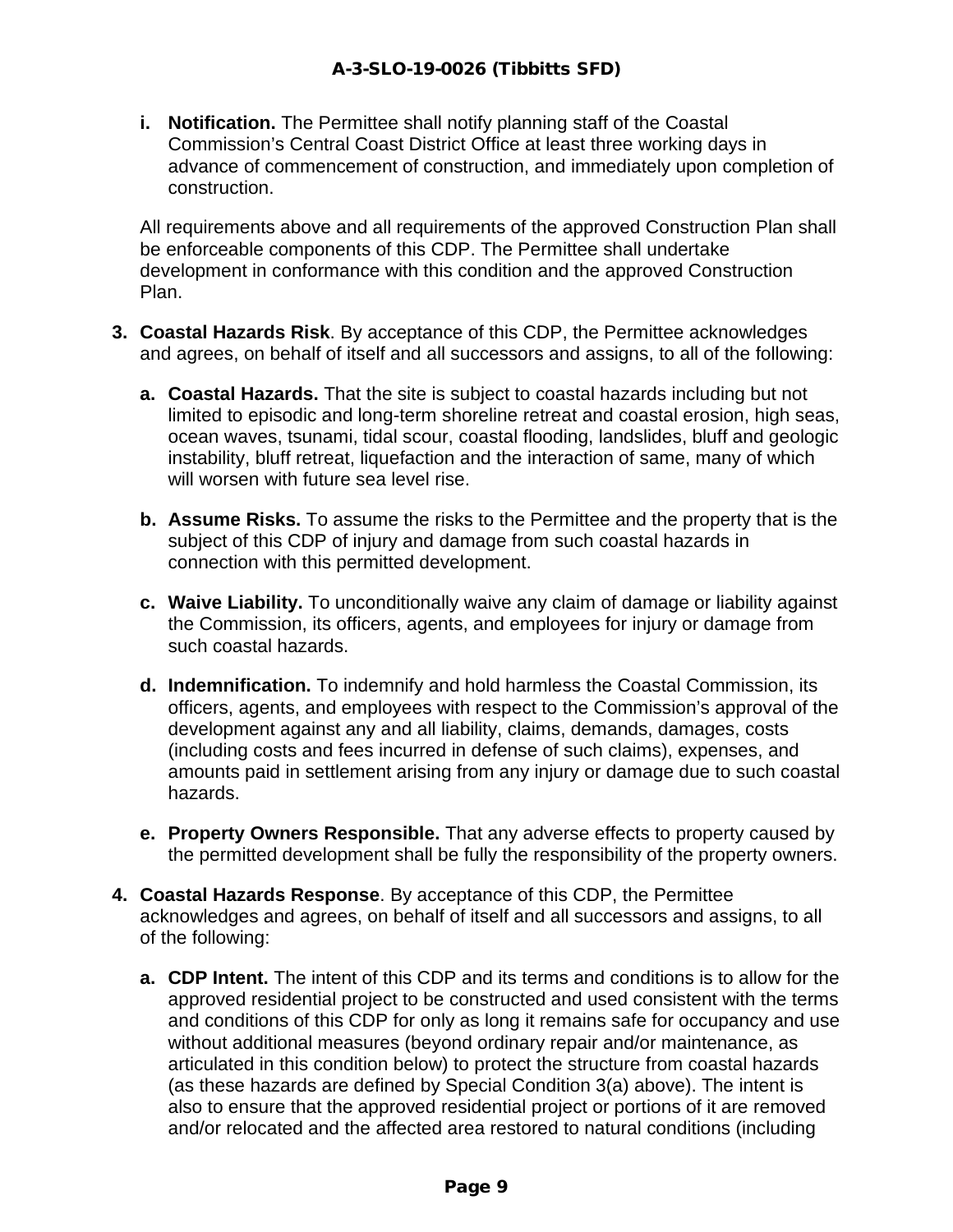consistent with the landscaping and related requirements of Special Condition 1) under certain circumstances (as further described in this condition) consistent with the Removal and Restoration Plan required in subsection (d) below.

- **b. Shoreline Armoring Prohibited.** Any repair, maintenance, and/or modification of any kind to the existing armoring at the site shall be prohibited. In addition, the Permittee shall properly dispose of (at an appropriate offsite disposal location) any portions of the existing armoring that become dislodged and/or that fall to the beach, and shall restore any associated exposed bluff areas at that time to natural conditions. In addition, any future shoreline armoring (including but not limited to seawalls, revetments, retaining walls, gabion baskets, tie backs, piers, groins, caissons/grade beam systems, etc.) to protect the approved residential project shall be prohibited.
- **c. Section 30235 Waiver.** Any rights that the Permittee may have to construct and/or maintain shoreline armoring to protect the approved residential development, including rights that may exist under Coastal Act Section 30235, the San Luis Obispo County Local Coastal Program, or any other applicable laws, are waived.
- **d. Removal and Restoration Plan.** If any of the following occurs, the Permittee shall, within the timeframe identified below, submit two copies of a Removal and Restoration Plan (RRP) to the Executive Director for review and written approval:
	- **1. Unsafe Conditions.** If any portion of the approved residential project (including but not limited to the house itself, the driveway, garage, utility infrastructure, subsurface elements, etc.,) is threatened and/or damaged by coastal hazards and if a government agency with legal jurisdiction has ordered that the threatened and/or damaged portion of the approved development is not to be occupied or used, via a final order not overturned through any appeal or writ proceedings, due to that threat or damage, and if such government agency concerns cannot be abated by ordinary repair and/or maintenance, the RRP shall provide that all development meeting the "do not occupy or use" criteria is removed and/or relocated to the degree necessary to allow for such government agency to allow occupancy to and/or use of the remainder of the development after implementation of the approved RRP, including full removal if occupancy and use is not possible for a reduced-scale development. All areas from which structural elements are removed shall be restored to natural conditions. For purposes of this special condition, "ordinary repair and/or maintenance" shall include sealing and waterproofing and repair and/or maintenance that does not involve significant alteration to approved residential project's major structural components, including exterior walls, floor and roof structures, and foundation.
	- **2. Essential Services.** If essential services to the site (e.g., utilities, roads, etc.) can no longer feasibly be maintained due to coastal hazards, including due to the degradation and/or failure of Pacific Street as a viable roadway, and/or degradation and/or failure of utilities serving the site, then the RRP shall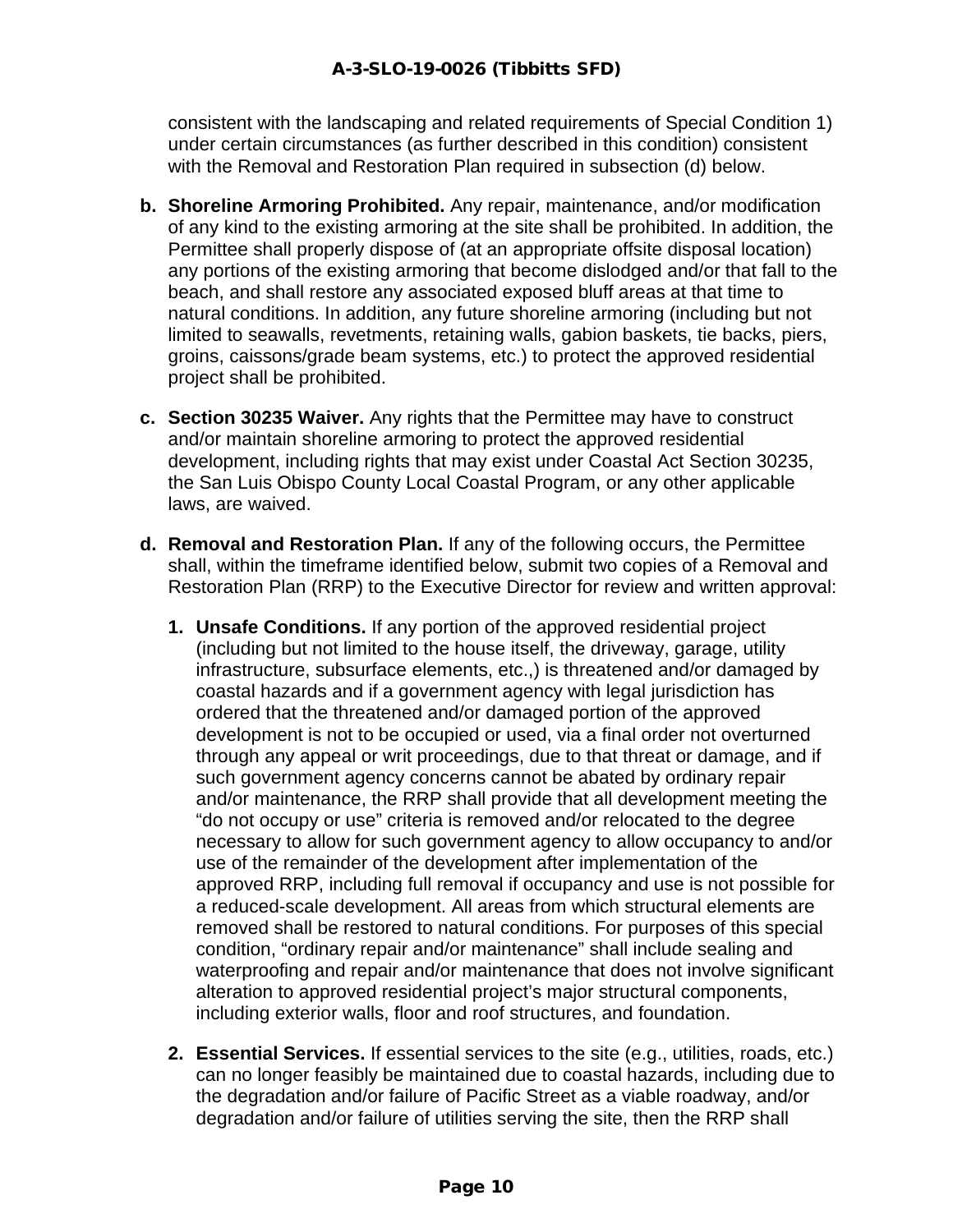provide that all development on site is removed and the site restored to natural conditions. San Luis Obispo County and any other providers shall not be required to maintain access and/or utility infrastructure to serve the approved development in such circumstances.

- **3. Major Structural Components.** If any portion of the approved residential project's major structural components (including exterior walls, floor and roof structures, and foundation) are subject to threat and/or damage due to coastal hazards requiring significant alteration (including renovation, replacement, and/or significant augmentation) to abate those coastal hazards, beyond ordinary repair and maintenance, then the RRP shall provide that such structural components be removed and all areas from which structural elements are removed shall be restored to natural conditions. For purposes of this special condition, "exterior wall major structural components" shall include exterior cladding and/or framing, beams, sheer walls, and studs; "floor and roof structure major structural components" shall include trusses, joists, and rafters; and "foundation major structural components" shall include any portion of the foundation.
- **4. Setback Triggers.** In the event that the edge of the blufftop recedes to within five feet of the approved residence, but no government agency has ordered that the approved residence not be occupied, then the RRP shall address whether any portions of the approved residence are threatened by coastal hazards. The RRP shall identify all those immediate or potential future measures that could stabilize the approved residence considering such coastal hazards threats without going beyond ordinary repair and maintenance and without reliance upon shoreline armoring, including, but not limited to, removal and/or relocation of portions or all of the approved residence and restoration of affected areas to natural conditions.
- **5. Daylighting.** If any portion of the approved foundation and/or other subsurface elements for the approved residence become exposed due to coastal hazards, then the RRP shall provide that all development supported by these subsurface elements, as well as the subsurface elements themselves, be immediately removed and all areas from which structural elements are removed shall be restored to natural conditions.
- **6. Public Trust Encroachment.** This CDP does not permit encroachment onto public trust lands, and any future encroachment must be removed unless the Coastal Commission determines that the encroachment is legally permissible pursuant to the Coastal Act and authorizes it to remain. Any future encroachment would also be subject to the State Lands Commission's (or other designated trustee agency's) leasing approval.

The RRP shall be submitted as soon as possible after, but in no case later than 30 days after, any of the above criteria are met. In cases where one or more of the above criteria is met, the RRP shall be required to meet all requirements for all triggered criteria. In all cases, the RRP shall also ensure that: (a) all non-building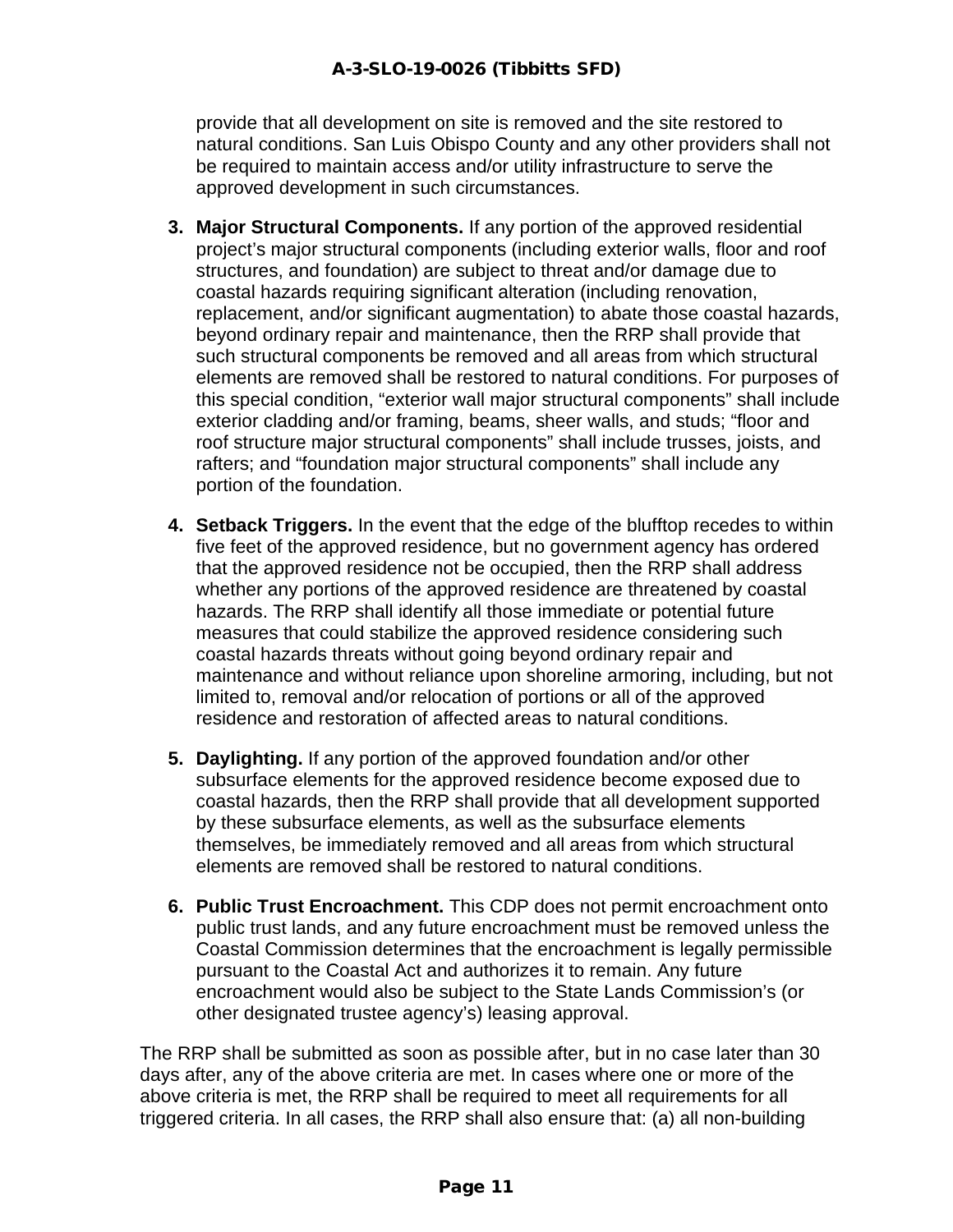development necessary for the functioning of the approved residence (including but not limited to access and utilities) is modified/relocated as needed as part of the removal/relocation episode; (b) all removal areas are restored to natural conditions of a quality consistent with adjacent natural areas; and (c) all modifications necessary to maintain compliance with the terms and conditions of this CDP, including the objectives and performance standards of these conditions, are implemented as part of the RRP.

If the Executive Director determines that an amendment to this CDP or a separate CDP is legally required to implement the approved RRP, then the Permittee shall submit and complete the required application within 30 days of such determination. The RRP shall be implemented immediately upon Executive Director or Commission approval of the RRP, as the case may be. The Permittee shall undertake development in accordance with the approved RRP.

- **5. Public Rights.** The Coastal Commission's approval of this CDP shall not constitute a waiver of any public rights that may exist on the property. The Permittee shall not use this CDP as evidence of a waiver of any public rights that may exist on the property now or in the future.
- **6. Future Permitting.** All future proposed development related to this CDP at this location, including any proposed improvements to the structures approved through this permit, shall require authorization from the Coastal Commission (whether via exemption determination, waiver of CDP requirements, CDP, or CDP amendment).
- **7. San Luis Obispo County Conditions.** This CDP has no effect on conditions imposed by San Luis Obispo County pursuant to an authority other than the Coastal Act. In the event of conflicts between terms and conditions imposed by the County and those of this CDP, the terms and conditions of this CDP shall prevail.
- **8. Real Estate Disclosure.** Disclosure documents related to any future marketing and sale of the subject property, including, but not limited to, specific marketing materials, sales contracts and similar documents, shall notify potential buyers of the terms and conditions of this CDP including, but not limited to, explicitly identifying all requirements associated with Special Conditions 3 and 4. A copy of this CDP shall be provided in all real estate disclosures.
- **9. Deed Restriction.** WITHIN ONE YEAR OF ISSUANCE OF THE CDP, the Permittee shall submit to the Executive Director for review and approval documentation demonstrating that the Permittee has executed and recorded against the parcel(s) governed by this CDP a deed restriction, in a form and content acceptable to the Executive Director: (1) indicating that, pursuant to this CDP, the California Coastal Commission has authorized development on the subject property, subject to terms and conditions that restrict the use and enjoyment of that property; and (2) imposing the special conditions of this CDP as covenants, conditions and restrictions on the use and enjoyment of the property. The deed restriction shall include a legal description and site plan of the entire parcel or parcels governed by this CDP. The deed restriction shall also indicate that, in the event of an extinguishment or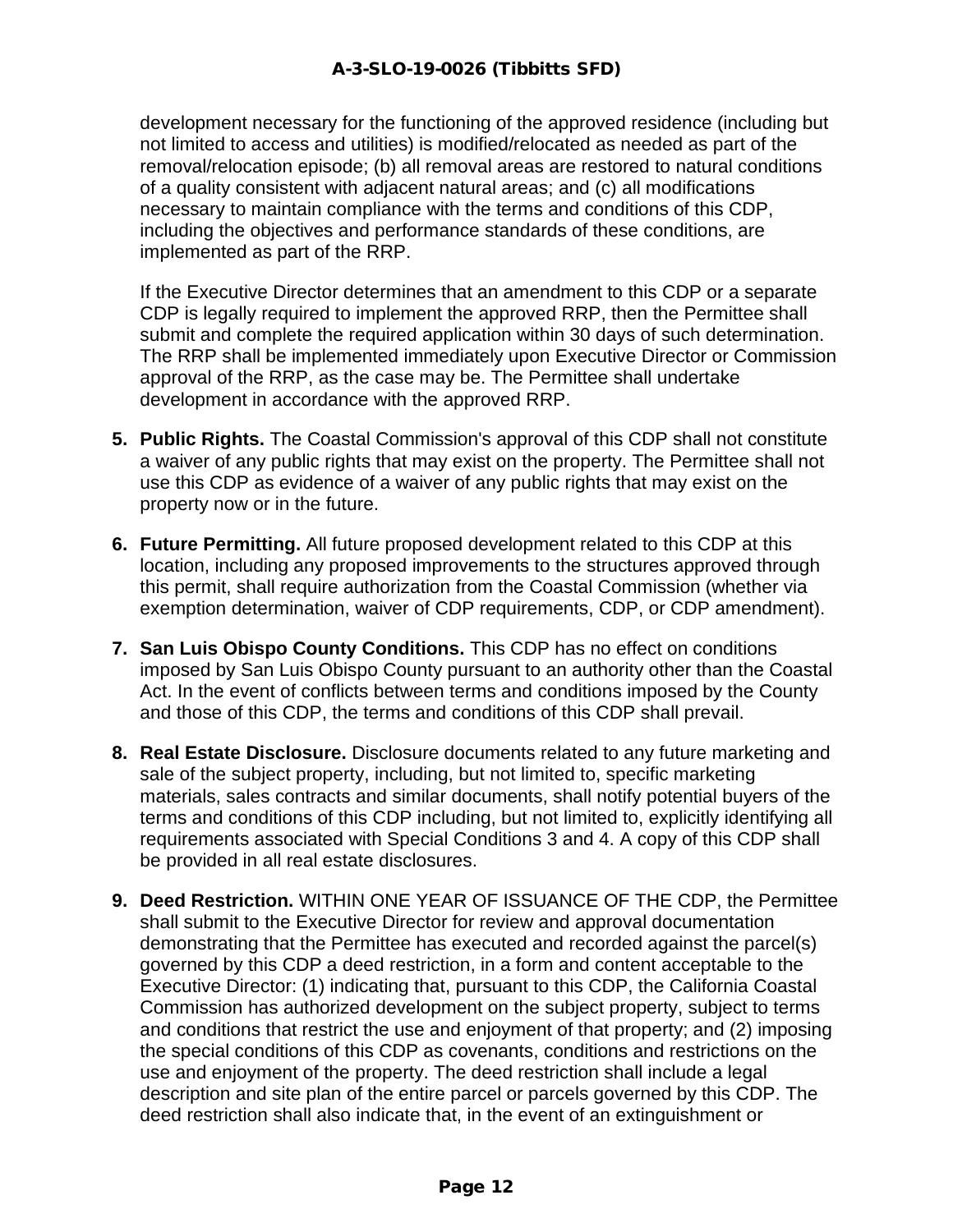termination of the deed restriction for any reason, the terms and conditions of this CDP shall continue to restrict the use and enjoyment of the subject property so long as either this CDP or the development it authorizes, or any part, modification, or amendment thereof, remains in existence on or with respect to the subject property.

**10.Minor Modifications.** Minor adjustments to the above conditions and their requirements may be allowed by the Executive Director if the Executive Director concludes that such adjustments: (1) are reasonable and necessary; (2) do not adversely impact coastal resources; and (3) do not legally require a CDP amendment.

# 5. FINDINGS AND DECLARATIONS

#### **A. Standard of Review**

In this de novo review of the proposed CDP application, the standard of review is the San Luis Obispo County certified LCP and, because the project is located between the sea and the first public road parallel to the sea, the public access and recreation policies of the Coastal Act.

#### **B. Project Location**

The County-approved project is located on an ocean and beach fronting blufftop property at 1210 Pacific Avenue within the unincorporated community of Cayucos in San Luis Obispo County north of the City of Morro Bay along a very popular stretch of sandy beach located between Cayucos State Beach and Morro Strand State Beach that is part of an unbroken six-mile stretch of public sandy beach area extending from the northern end of Cayucos all the way south to Morro Rock in Morro Bay. Several public vertical accessways, situated between residential structures, provide access from Pacific Avenue to the beach, including a public staircase approximately 50 feet upcoast from the site. The existing residence is fronted on its seaward side by an existing concrete-grouted riprap revetment at the base of the bluff, that itself is fronted by a natural rock outcropping of sorts embedded just above sand level. The adjacent residence to the north is fronted by a riprap revetment, and the adjacent residence just to the south includes a stepped concrete patio/seawall that butts into a natural promontory that extends seaward of the general shoreline orientation some 100 unarmored feet. See **Exhibit 1** for a location map and **Exhibit 2** for photos of the site and surrounding area.

#### **C. Site Permitting History**

Available records indicate that the existing 1,116 square-foot dwelling currently located on the site was originally constructed in 1932. Aerial photos show that the house appears relatively unchanged in terms of its general configuration and orientation since that time, although available photographic evidence suggests that a rear deck and patio area were constructed sometime in the 1990s. Neither the Commission nor the County has identified any CDPs associated with any house improvements, including with respect to the 1990s era rear yard improvements, since the time coastal permits have been required for development at this location starting in the early 1970s. Thus, the Commission considers the rear yard improvements to be unpermitted.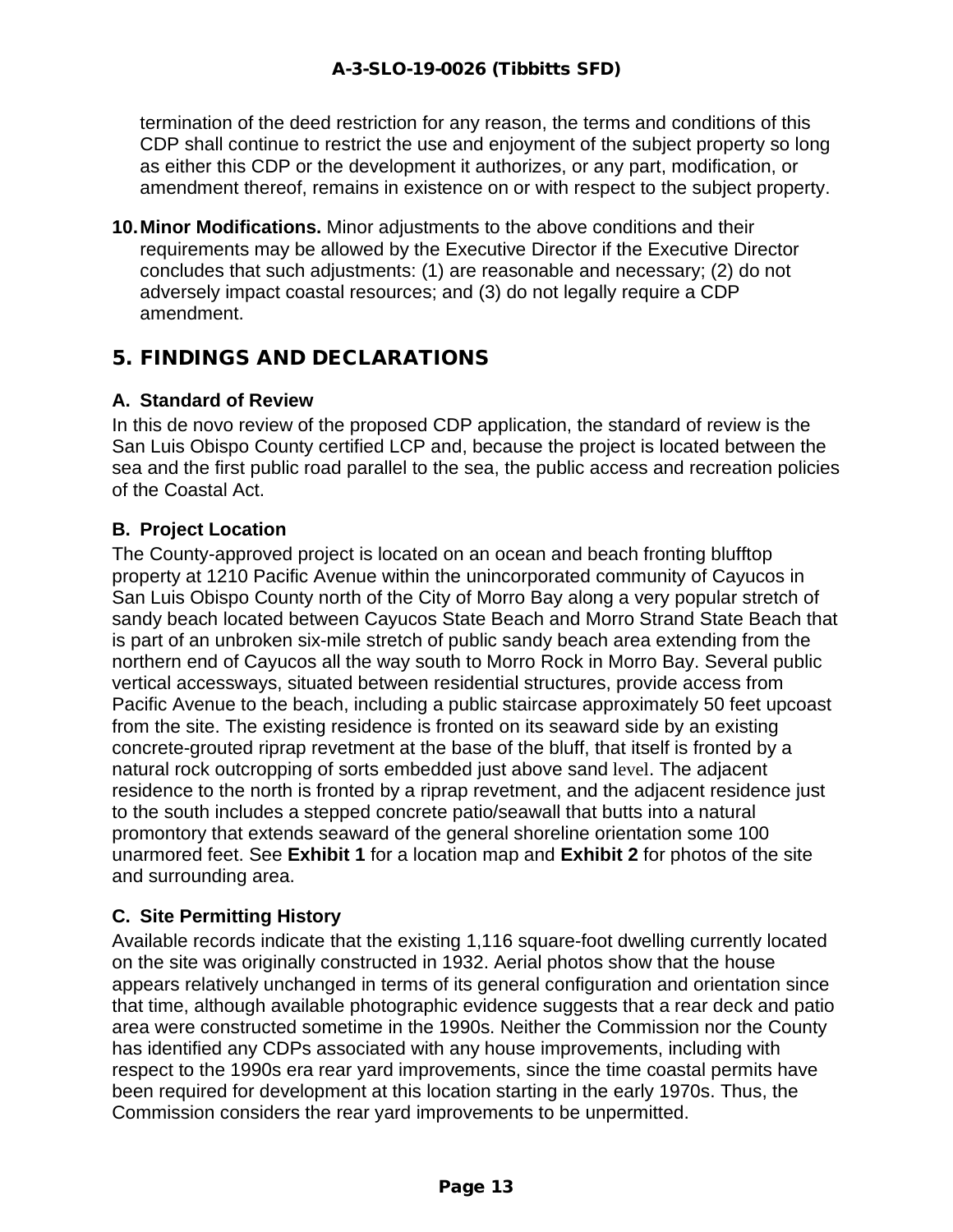With respect to the shoreline armoring at the site, the Commission issued an emergency coastal development permit (ECDP) in 1983 for the temporary installation of grouted riprap at this location (ECDP No. 4-83-155-G), and the Commission also approved a follow-up CDP application later in 1983 to allow the retention of the armoring project that was installed under the ECDP (CDP No. 4-83-155).

#### **D. Project Description**

The Applicant proposes to demolish the existing 1,116 square-foot single-story singlefamily residence and related development, and to construct a new two-story 3,482 square-foot single-family residence with new attached garage, decking, and related development. See **Exhibit 3** for the proposed project plans.

#### **E. Project History**

On March 15, 2019, the San Luis Obispo County Planning Department Hearing Officer approved a CDP for the project, and that CDP action was appealed to the Commission. On June 13, 2019, the Commission found that the County's action approving the project raised a substantial issue of conformance with the County's LCP due primarily to questions regarding allowing the new residence to rely on shoreline armoring for its safety and stability over time. By taking that action, the Commission took jurisdiction over the CDP application for the proposed project. Following that Commission action, the Applicant asked that the Commission wait to schedule the de novo review of the application until the Applicant could develop additional geotechnical analyses for consideration, which was submitted in December of 2019, and then additional geotechnical evaluation was subsequently submitted in July 2020. On December 10, 2021, the Applicant filed suit against the Commission in San Luis Obispo County Superior Court, primarily based upon claims that the Commission was taking too long to schedule the de novo review of the application.<sup>[1](#page-13-0)</sup> That de novo review is now scheduled for June 10, 2022.

#### **F. Standard of Review**

The standard of review for the CDP application is the certified San Luis Obispo County LCP and, because the project is located seaward of the first through public road and the sea, the public access and recreation policies of the Coastal Act. The San Luis Obispo County LCP is made up of a Land Use Plan (LUP) (in two documents, the "Coastal Zone Framework" and the "Coastal Plan Policies" documents) and an Implementation Plan (IP) (identified as the "Coastal Zone Land Use Ordinance" (CZLUO)) that are applicable throughout the County's coastal zone, as well as all four LCP Area Plans that provide additional provisions applicable to each of the four LCP-identified geographic

<span id="page-13-0"></span><sup>1</sup> Note that under the Coastal Act and the Permit Streamlining Act, there is no specific deadline for Commission action after the Commission has taken jurisdiction over a CDP application on appeal. As a result, and although Commission staff does its best to move all projects in the portfolio forward expeditiously, matters with defined regulatory deadlines necessarily take presence when faced with competing workload demands.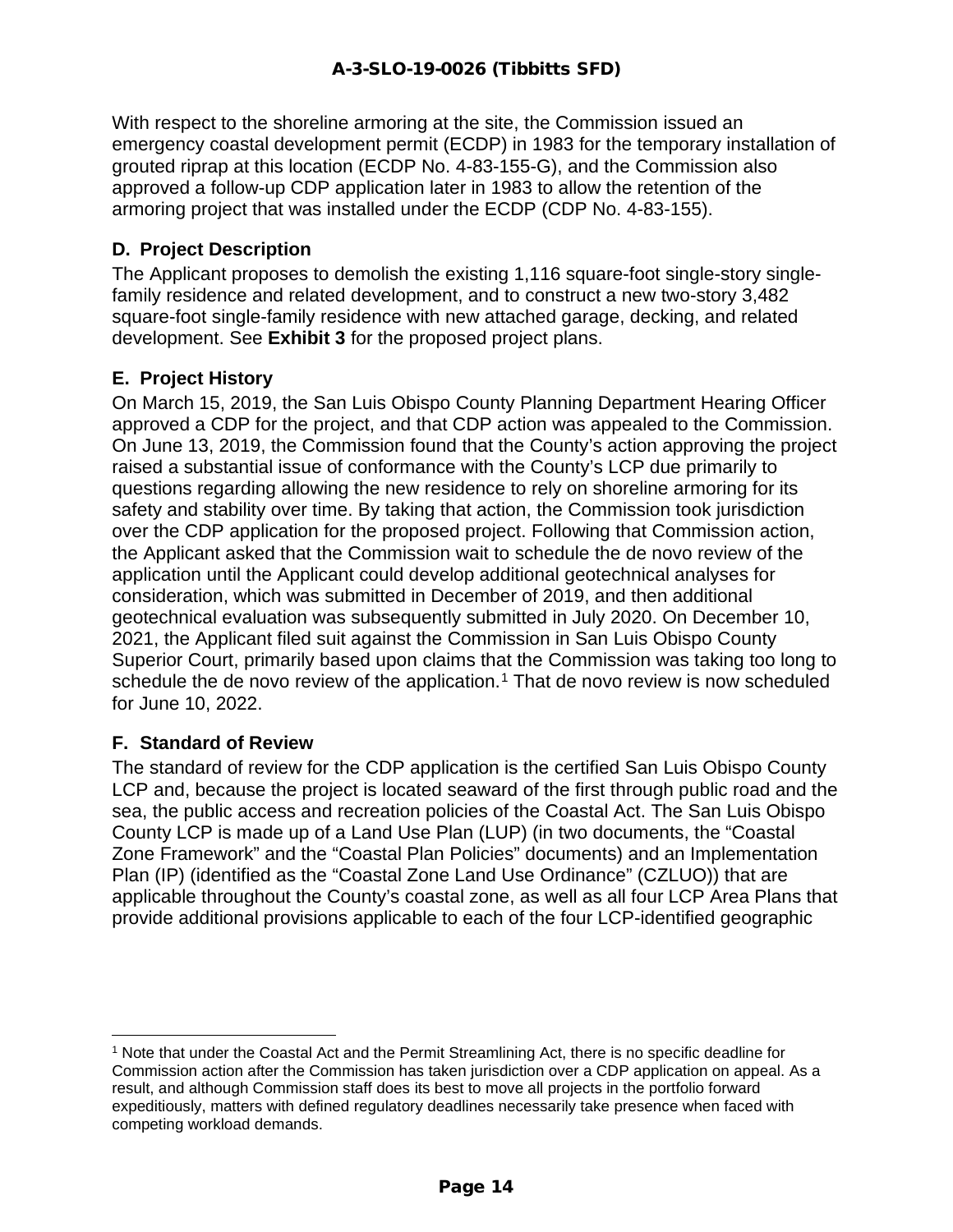areas.[2](#page-14-0) Cayucos and the subject property are located within the area governed by the LCP's Estero Area Plan (EAP).

Per the LCP, LUP provisions generally prevail over IP provisions in cases of internal inconsistency or conflict, with some exceptions. Specifically, the LUP's Framework for Planning document states that if a policy listed in the LUP's Coastal Plan Policies document is implemented by an IP ordinance, the ordinance prevails in case of a conflict, and if a policy listed in an LUP area plan conflicts with a policy in the LUP Coastal Plan Policies document or an IP ordinance, the area plan policy prevails in both cases. For this site, any internal questions are thus to be resolved in favor of the Estero Area Plan. In addition, the LCP is also required to be read and interpreted consistent with the Coastal Act, from which it derives its statutory authority.<sup>[3](#page-14-1)</sup>

#### **G. LCP and Coastal Act Consistency Analysis**

#### **1. Coastal Hazards**

#### *Applicable LCP Provisions*

The LCP includes a series of provisions that address development that may be subject to coastal hazards. Such provisions include both more general provisions, as well as certain more specific provisions, including from the LCP's EAP. The LCP states:

*LUP Hazard Policy 1. New Development. All new development proposed within areas subject to natural hazards from geologic or flood conditions (including beach erosion) shall be located and designed to minimize risks to human life and property. Along the shoreline new development (with the exception of coastaldependent uses or public recreation facilities) shall be designed so that shoreline protective devices (such as seawalls, cliff retaining walls, revetments, breakwaters, groins) that would substantially alter landforms or natural shoreline processes, will not be needed for the life of the structure. Construction of permanent structures on the beach shall be prohibited except for facilities necessary for public health and safety such as lifeguard towers.*

<span id="page-14-0"></span><sup>&</sup>lt;sup>2</sup> The County's four coastal zone areas extend from north to south geographically, called out as North Coast, Estero, San Luis Bay, and South County areas.

<span id="page-14-1"></span><sup>3</sup> See *McAllister v. California Coastal Commission* (2009), 169 Cal. App. 4th 912, 930-932, wherein the Sixth District Court of Appeal overturned a project approval by the Commission in the early 2000s in which the Commission had interpreted an LCP's provisions regarding the protection of environmentally sensitive habitat areas (ESHAs) to allow a non-resource-dependent use (in that case residential use) and development in ESHA. The Court found that such an interpretation was improper, and that the LCP must be understood in relation to the requirements of Coastal Act Section 30240, from which LCP ESHA policies derive their authority, even if the LCP policies were drafted in a manner that provide an argument to allow a non-resource-dependent use in ESHA. In other words, the Court determined that an LCP cannot be read to allow non-resource-dependent development or use in ESHA, but rather that it must be understood first in terms of Section 30240 requirements, and more broadly that an LCP derives its statutory authority from the Coastal Act, and it must be understood in ways that are Coastal Act consistent, and not in ways that are not consistent with the Act. As a published appellate court decision, that decision requires the Commission to interpret LCPs, including the County LCP here, based on those principles.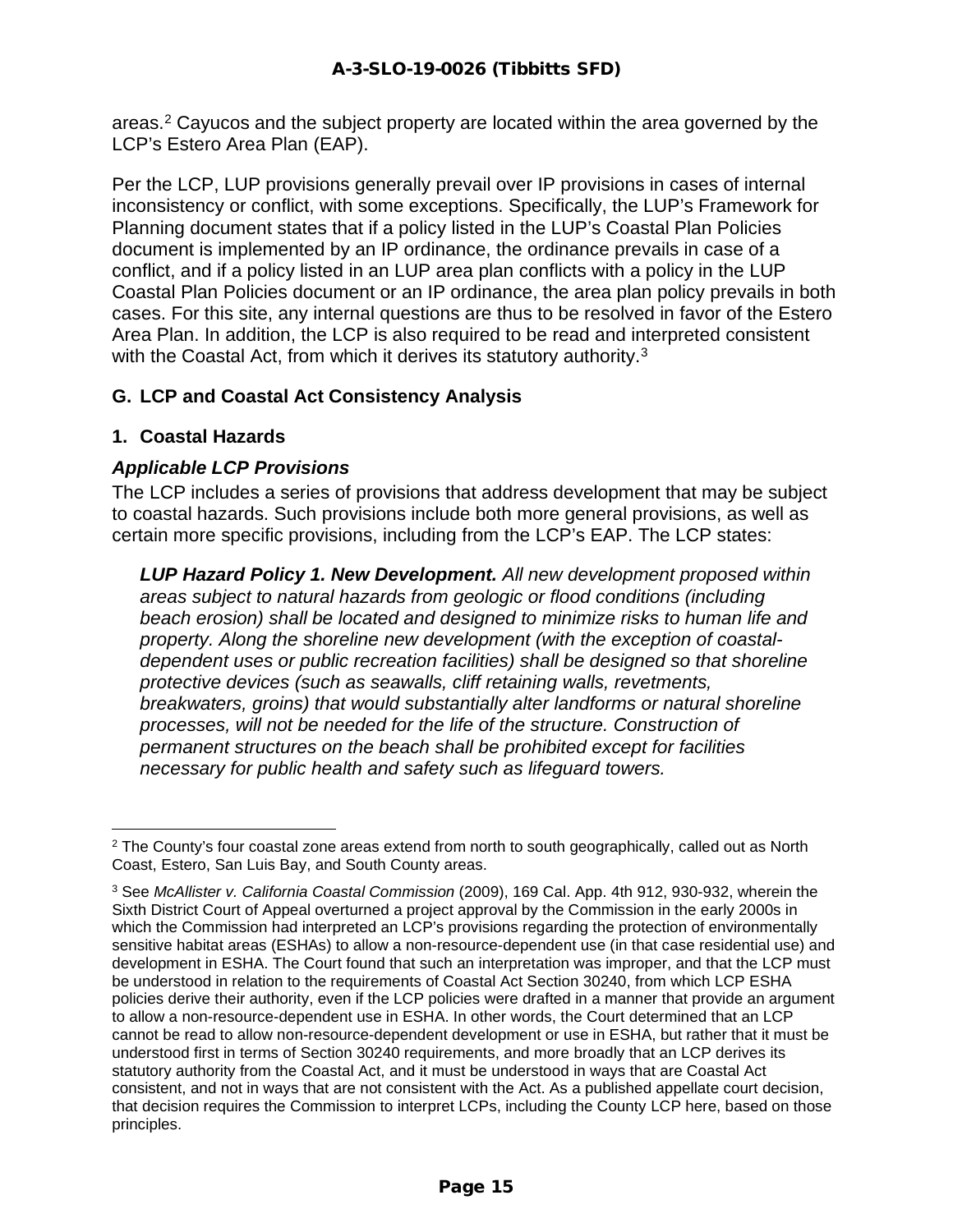*LUP Hazard Policy 2. Erosion and Geologic Stability. New development shall ensure structural stability while not creating or contributing to erosion or geologic instability.*

*LUP Hazard Policy 6. Bluff Setbacks. New development or expansion of existing uses on blufftops shall be designed and set back adequately to assure stability and structural integrity and to withstand bluff erosion and wave action for a period of 75 years without construction of shoreline protection structures which would require substantial alterations to the natural landforms along bluffs and cliffs. A site stability evaluation report shall be prepared and submitted by a certified engineering geologist based upon an on-site evaluation that indicates that the bluff setback is adequate to allow for bluff erosion over the 75 year period. Specific standards for the content of geologic reports are contained in the Coastal Zone Land Use Ordinance.*

*CZLUO Section 23.070.986. Geologic Study Area Special Standards. All uses within a Geologic Study Area are to be established and maintained in accordance with the following, as applicable:…c. Erosion and geologic stability. New development shall insure structural stability while not creating or contributing to erosion, sedimentation or geologic instability.*

*CZLUO Section 23.04.118(a). Blufftop Setbacks. Bluff retreat setback method: New development or expansion of existing uses on blufftops shall be designed and set back from the bluff edge a distance sufficient to assure stability and structural integrity and to withstand bluff erosion and wave action for a period of 75 years without construction of shoreline protection structures that would in the opinion of the Planning Director require substantial alterations to the natural landforms along bluffs and cliffs. A site stability evaluation report shall be prepared and submitted by a certified engineering geologist based upon an on-site evaluation that indicates that the bluff setback is adequate to allow for bluff erosion over the 75 year period according to County-established standards.*

*EAP Chapter 7 Section III. Policy I.3. Application Content. In addition to the application requirements of the Coastal Zone Land Use Ordinance and other Estero Urban Area Plan Standards, applications for new development or expansion of existing uses proposed to be located on or adjacent to a beach or coastal bluff shall include the following:*

*a. An analysis of beach erosion, wave run-up, inundation and flood hazards prepared by a licensed civil engineer with expertise in coastal engineering and a slope stability analysis, prepared by a licensed Certified Engineering Geologist and/or Geotechnical Engineer or Registered Civil Engineer with expertise in soils, in accordance with the procedures detailed by Appendix G of this Plan. The report shall include an alternatives analysis to avoid or minimize impacts to public access.* 

*b. On lots with a legally established shoreline protective device, the analysis shall describe the condition of the existing seawall; identify any impacts it may be having on public access and recreation, scenic views, sand supplies, and other*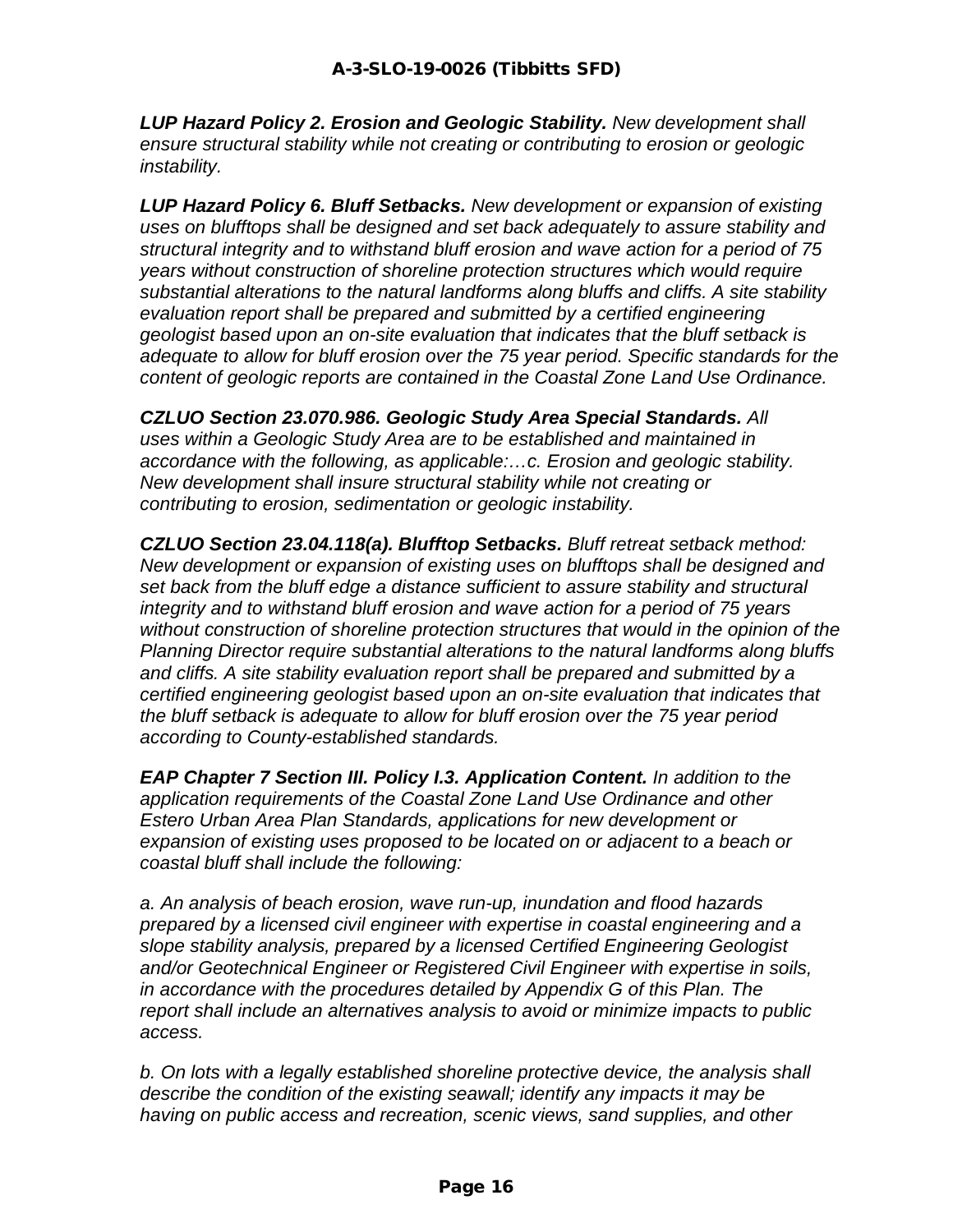*coastal resources; and evaluate opportunities to modify or replace the existing armoring device in a manner that would eliminate or reduce these impacts. The analysis shall also evaluate whether the development, as proposed or modified, could be safely established on the property for a one hundred year period without a shoreline protective device. …* 

*EAP Chapter 7 Section III. Policy I.4. Bluff Setbacks. The bluff setback is to be determined by the engineering geology analysis required in I.3a. above adequate to withstand bluff erosion and wave action for a period of 100 years. In no case shall bluff setbacks be less than 25 feet. Alteration or additions to existing development that is non-conforming with respect to bluff setbacks that equals or exceeds 50 percent of the size of the existing structure, on a cumulative basis beginning July 10, 2008, shall not be authorized unless the entire structure is brought into conformance with this setback requirement and all other policies and standards of the LCP. On parcels with legally established shoreline protective devices, the setback distance may account for the additional stability provided by the permitted seawall, based on its existing design, condition, and routine repair and maintenance that maintain the seawall's approved design life. Expansion and/or other alteration to the seawall shall not be factored into setback calculations.* 

*EAP Chapter 7 Section III. Policy I.5. Seawall Prohibition. Shoreline and bluff protection structures shall not be permitted to protect new development. All permits for development on blufftop or shoreline lots that do not have a legally established shoreline protection structure shall be conditioned to require that prior to issuance of any grading or construction permits, the property owner record a deed restriction against the property that ensures that no shoreline protection structure shall be proposed or constructed to protect the development, and which expressly waives any future right to construct such devices that may exist pursuant to Public Resources Code Section 30235 and the San Luis Obispo County certified LCP.*

Read together, these policies prohibit new development from relying on shoreline armoring to establish a safe building site, including with respect to establishing the LCP-required 100-year (or minimum 25-foot) blufftop setback.<sup>[4](#page-16-0)</sup> They also require that replacement residential projects that include legacy shoreline armoring, such as this, include an evaluation of ways to eliminate and/or reduce the coastal resource impacts of such shoreline armoring. In other words, these policies recognize that a new home can no longer rely on that existing armoring, and they establish a process for evaluating how to potentially modify and/or remove that armoring as needed to address its coastal resource impacts.

#### *Analysis*

<span id="page-16-0"></span><sup>4</sup> Note that the LCP's LUP policies require at least a 75-year setback whereas the LCP's Estero Area Plan requires a 100-year setback. As described above, the Estero Area Plan governs in such a circumstance, and thus the applicable setback requirement for this project is a minimum setback to account for 100 years or 25 feet, whichever is greater.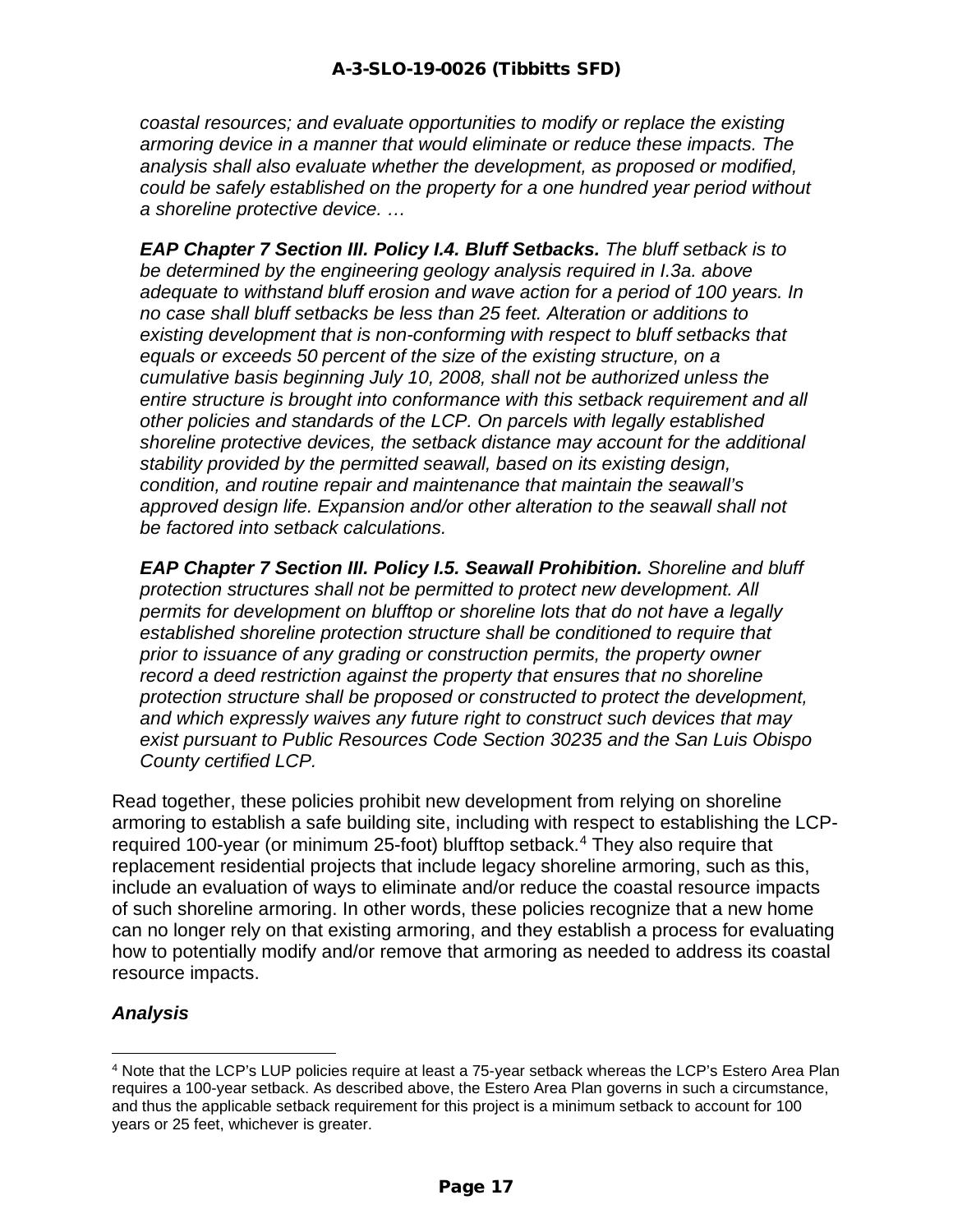Thus, the LCP prohibits the permitting of shoreline armoring to protect new development, such as the proposed new residential development in this case (LUP Hazard Policies 1, 2 and 6; CZLUO Sections 23.070.986 and 23.04.118(a)); and EAP Chapter 7 Section III Policy I.5). But the LCP is somewhat equivocal as to how to address cases where a site is already legally armored, also such as in this case. On the one hand, the LCP suggests that such armoring, and the protection it provides, might be able to be taken into consideration for setback calculation purposes (EAP Chapter 7 Section III Policy I.4). On the other it requires an evaluation of ways to eliminate or at least reduce impacts from such armoring (EAP Chapter 7 Section III Policy I.3.b), which, by logical extension, could mean up to and including armoring removal (i.e., to be able to eliminate impacts entirely). And LCP hazard policies elsewhere are less equivocal, stating that armoring is not allowed to be countenanced (see LUP Hazard Policies 1 and 6 and CZLUO Section 23.04.118(a)). To help resolve the any ambiguity resulting from a reading of these LCP provisions, the Commission looks to the Coastal Act for guidance, [5](#page-17-0) and Section 30253 stands for the premise that armoring is not allowed to protect new development, $6$  such as this, mimicking the unequivocal LCP policies in this respect. Thus, the LCP requires that the project be set back a sufficient distance from the blufftop edge to ensure that it will be safe and stable for 100 years, where the setback must be at least 25 feet, all without relying on armoring.

The Applicant's geotechnical evaluation estimated average annual bluff retreat at this location to be 0.54 inches per year (equal to 0.045 feet per year), which equates to a required 100-year setback of 4.5 feet. Because 4.5 feet is less than the 25-foot minimum setback, a minimum 25-foot setback would be required by the LCP under the Applicant's assessment. However, this bluff retreat rate estimate is based on an analysis of historical aerial photographs between 1953 and 2013 at a nearby property (at 1168 Pacific Avenue, two lots upcoast) that has been protected by a bluff toe

<span id="page-17-0"></span><sup>5</sup> Again, see previously referenced *McAllister* case. In addition, California law affords "great weight" to the Commission's interpretation of the statutes and regulations under which it operates (see *Ross v. California Coastal Commission* (2011), 199 Cal.App.4th 900, 922-23; and *Reddell v. California Coastal Commission* (2009), 180 Cal.App.4th 956, 965). This is precisely because the Act is designed to ensure "that state policies prevail over the concerns of a local government" making "the Commission, not the [local government], the final word on the interpretation of the LCP" (see *Charles A. Pratt Constr. Co., Inc. v. California Coastal Commission* (2008) 162 Cal.App.4th, 1068, 1076, 1078; and cf. *Pacific Palisades Bowl Mobile Estates, LLC v. California Coastal Commission* (2012), 55 Cal.4th 783, 794). And finally, the Coastal Act requires that it be "liberally construed to accomplish its purposes and objectives" (see Coastal Act Section 30009).

<span id="page-17-1"></span><sup>6</sup> Section 30253 requires new development such as this to assure stability and structural integrity without armoring. Specifically, Section 30253 states: "New development shall do all of the following: (1) Minimize risks to life and property in areas of high geologic, flood, and fire hazard. (2) Assure stability and structural integrity, and neither create nor contribute significantly to erosion, geologic instability, or destruction of the site or surrounding area or in any way require the construction of protective devices that would substantially alter natural landforms along bluffs and cliffs. ..." And armoring (referred to as "protective devices" in that section), as a general rule, leads to substantial natural landform alteration along bluffs and cliffs (see, for example, CDPs 3-07-019 (Pleasure Point seawall), 3-09-025 (Pebble Beach Company Beach Club seawall), 3-09-042 (O'Neill seawall), 2-10-039 (Land's End seawall), 3-14- 0488 (Iceplant LLC seawall), 2-17-0702 (Sharp Park Golf Course), 3-16-0345 (Honjo), 2-16-0684 (Aimco) and A-3-SCO-06-006 (Willmott), 3-12-030 (Pebble Beach Company), 2-16-0784 (2 Mirada), and 2-17- 0438 (AMJT Capital/BCPUD)), and it is not clear that there could be a shoreline case where it didn't.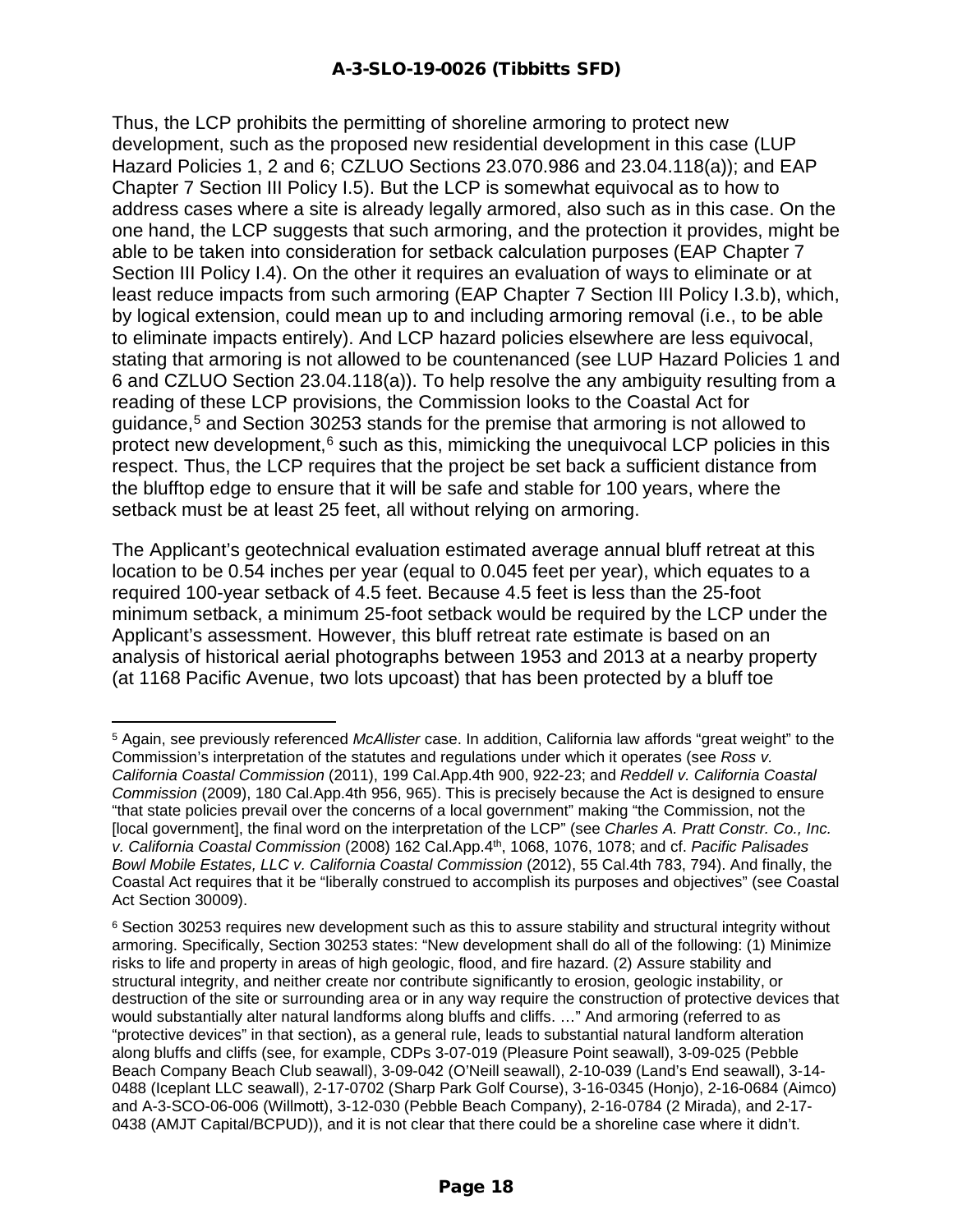revetment for a significant portion of the period evaluated. The Applicant's analysis also did not attempt to evaluate the effects of future sea level rise on the bluff retreat rate over the 100-year project life. Rather, the Applicant's analysis concluded that adding 20.5 feet to their 4.5 foot 100-year buffer estimate (i.e., to meet the 25-foot minimum setback) would be adequate to account for any future increases in the bluff retreat rate (due to sea level rise or otherwise).

The Commission's Geologist, Dr. Joe Street, has reviewed the Applicant's geotechnical materials along with other locally-relevant studies, has visited the site, has evaluated the adequacy of the proposed 25-foot setback, and has arrived at slightly different conclusions, as discussed below. Here, the lower portion of the bluff is composed of hard, relatively erosion-resistant bedrock (extending to an elevation of approximately +18.5 feet NAVD88) that provides a degree of natural protection against wave action under most conditions. The upper bluff above +18.5 feet NAVD88 is, however, composed of more geologically-recent marine terrace deposits and colluvium, which are much less resistant to erosion and are susceptible to retreat when subject to wave action. And although the Applicant's analysis suggests that wave runup could reach an elevation of approximately +13 feet NAVD88 during a 100-year wave event (i.e., this hitting below the bedrock-terrace deposit contact), current FEMA 100-year base flood elevation at this site is actually +19 feet NAVD88, indicating that 100-year wave runup can reach the elevation of the marine terrace deposits during large coastal storm events. And past large events suggest that the 25-foot buffer could be lost through one or two 100-year storms,<sup>[7](#page-18-0)</sup> which could be exacerbated under higher sea level rise scenarios. Even assuming the 1983 El Niño was the *only* year in which bluff retreat occurred at the site between the years the Applicant evaluated (1953 to 2013), the annualized retreat rate would still have been on the order of 0.17 to 0.25 feet per year<sup>[8](#page-18-1)</sup> (and not 0.045 feet per year as estimate by the Applicant). The upper end of that range would equate to a 100-year setback of 25 feet, but both the rate of sea level rise and the sensitivity of bluff erosion are highly uncertain, and should be factored into the siting of new development.

To evaluate such potential accelerated bluff retreat, Dr. Street consulted the USGS Coastal Storm Modeling System (CoSMoS) bluff retreat tool,<sup>[9](#page-18-2)</sup> which models several transects in the immediate project area, but also modified his output due to known CoSMoS errors<sup>[10](#page-18-3)</sup> using the "factor of increase" projected by CoSMoS for a given

<span id="page-18-0"></span> $7$  For example, there was widespread bluff erosion throughout Cayucos during the strong El Niño winter of 1982-83 (often referred to as a 100-year storm in California). Up to 20 feet of retreat was noted in certain Cayucos locations (Parsons 1985), and 10 to 15 feet of retreat was identified at the subject site (Coy 1983), all of which triggered the installation of much armoring, including at the subject site.

<span id="page-18-1"></span><sup>&</sup>lt;sup>8</sup> Where these rates are generally consistent with previous estimates of 2 to 4 inches per year (or 0.17 to 0.33 feet per year) for historical bluff retreat in Cayucos as reported in other CDP application materials in Commission files.

<span id="page-18-2"></span><sup>9</sup> Barnard, PL, Erikson, LH, Foxgrover, AC, Limber, PL, O'Neill, AC, and Vitousek, S, 2018, Coastal Storm Modeling System (CoSMoS) for Central California, v3.1 (ver. 1f, May 2020): U.S. Geological Survey data release, https://doi.org/10.5066/P9NUO62B.

<span id="page-18-3"></span><sup>&</sup>lt;sup>10</sup> The historical erosion rates used as inputs to the CoSMoS model are based on analysis of older USGS topographic maps and thus have large measurement errors (i.e., CoSMoS applies the USGS rates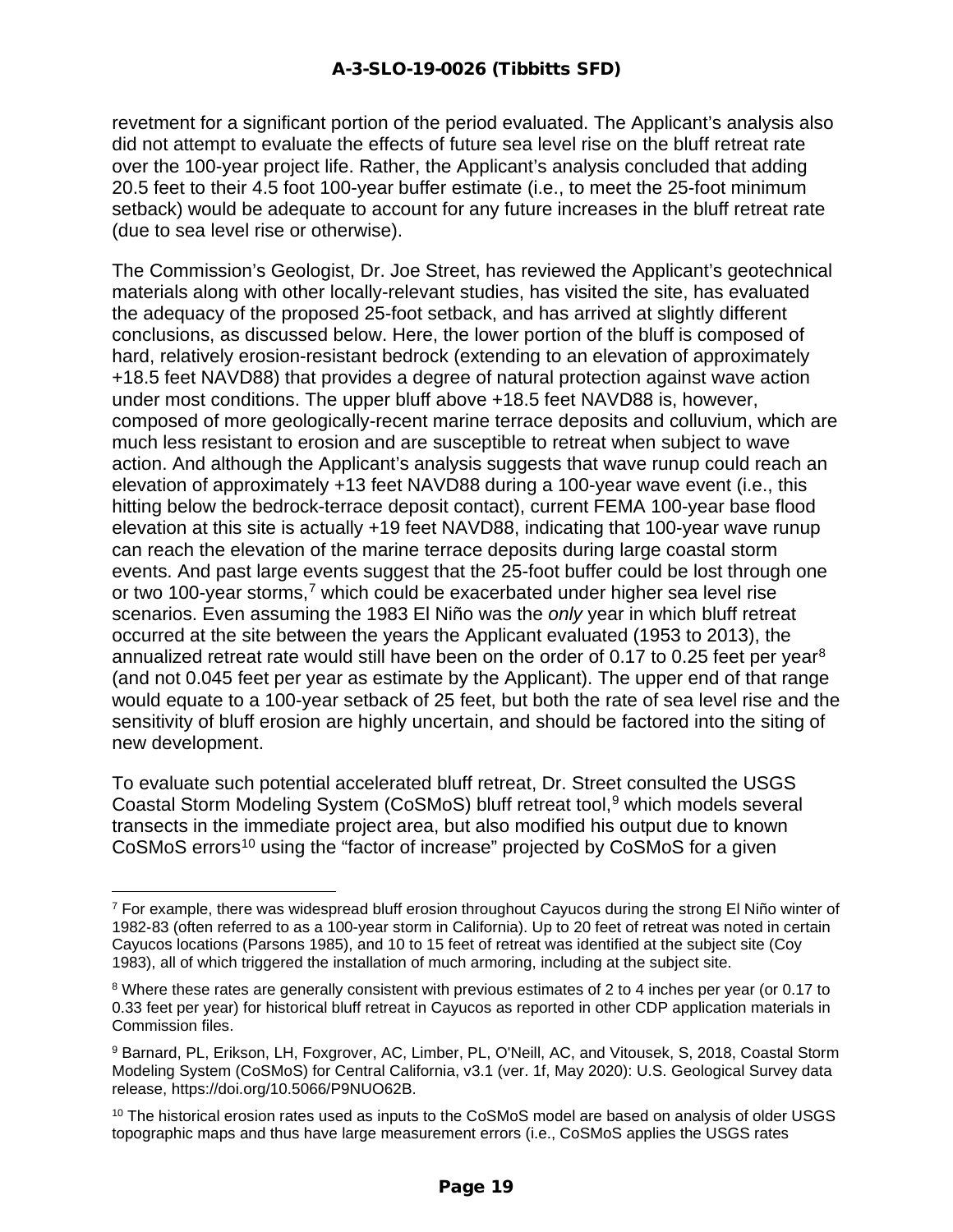amount of sea level rise over the next 100 years.<sup>[11](#page-19-0)</sup> The result, as one might expect, is that the 100-year bluff retreat projections depend heavily on the initial, historical retreat rate and the amount of future sea level rise, both of which are uncertain at the project site. Ultimately, the 25-foot setback without factoring in any armoring would provide protection for many years, and would generally only begin to fall short closer to the 100 year end point, and only with relatively large amounts of sea level rise. Ultimately, based on Dr. Street's analysis, there is broad a range of potential bluff retreat distances over 100 years,<sup>[12](#page-19-1)</sup> and Dr. Street believes that a setback of 35 to 40 feet has a reasonable likelihood of assuring the safety and stability of the proposed development, without reliance on armoring, for the next 100 years based on his review of historical erosion rates and applying the "medium high risk aversion" sea level rise scenario for the Cayucos area.<sup>[13](#page-19-2)</sup>

However, as the foregoing discussion has noted repeatedly, both the past and future bluff retreat rates at the project site are highly uncertain, and the potential effects of sea level rise could result in bluff retreat greater than 35 to 40 feet in the next 100 years that could impact the proposed residence. It is also possible that the Applicant's proposed setback may be sufficient to protect the proposed new structure for the required 100 year period as well, due to the same types of uncertainties. In such cases there are a variety of ways that the Commission could address such uncertainties. For example, the Commission could adopt Dr. Street's more conservative setback as appropriate in this case, and would be justified in doing so under the LCP. At the same time, it is also important to consider the objectives of the setback policies of LCP in this sense, namely where the setback is intended to allow for natural bluff landform and beach processes to continue without armoring to impede them. Provided the approval is conditioned to ensure that that is the case (see below), then any uncertainties and risks associated with the setback are internalized by the Applicant. In other words, the setback will last as long as nature allows, and when the house is threatened in way that might lead to armoring, then it has reached its lifetime. Thus, given the uncertainties related to the setback distance at this site, and the fact that the Applicant's proposed setback distance is fairly close to Dr. Street's, the Commission may, in its discretion accept the Applicant's proposed setback number of 25 feet. Ultimately, this meets the intent of the

identified in the 2007 Hapke and Reid report), and, in this case are somewhat higher (0.22 to 0.51 feet per year) than the historical bluff retreat rates observed in previous site specific studies in Cayucos.

<span id="page-19-0"></span><sup>11</sup> Namely, for sea level rise scenarios of 1 to 2 meters (3.3 to 6.6 feet) in 2100, CoSMoS projects that average bluff erosion rates (for the period between 2016 and 2100) in the project vicinity could increase by factors of 1.5 to 2.5 (150 to 250%) above the historical baseline. Dr. Street also considered potential bluff retreat through the year 2120 with 8.2 feet of SLR (the "medium high risk aversion" scenario provided in the State Sea Level Rise Guidance (OPC 2018). The resulting bluff retreat rate projections were then multiplied by 100 years to generate bluff retreat distances over a 100-year timeframe.

<span id="page-19-1"></span> $12$  Depending on which erosion rate is used (e.g., ranging from the low end with the Applicant's rate of 0.045 feet per year, to current 'averaging' analysis by Dr. Street of 0.12 feet per year, to higher rates from previous studies in Cayucos between 0.17 to 0.33 feet per year), and which sea level rise projections are applied (from none to factors of increase of 1.5 (3.3 feet of sea level rise by 2100), 2 (4.9 feet by 2100), 2.5 (6.6 feet by 2100), and 3.1 (8.2 feet by 2120)), 100 year erosion estimates range from 4.5 feet to 102 feet at this site.

<span id="page-19-2"></span><sup>&</sup>lt;sup>13</sup> See, for example, the Commission's 2018 State Sea Level Rise Guidance.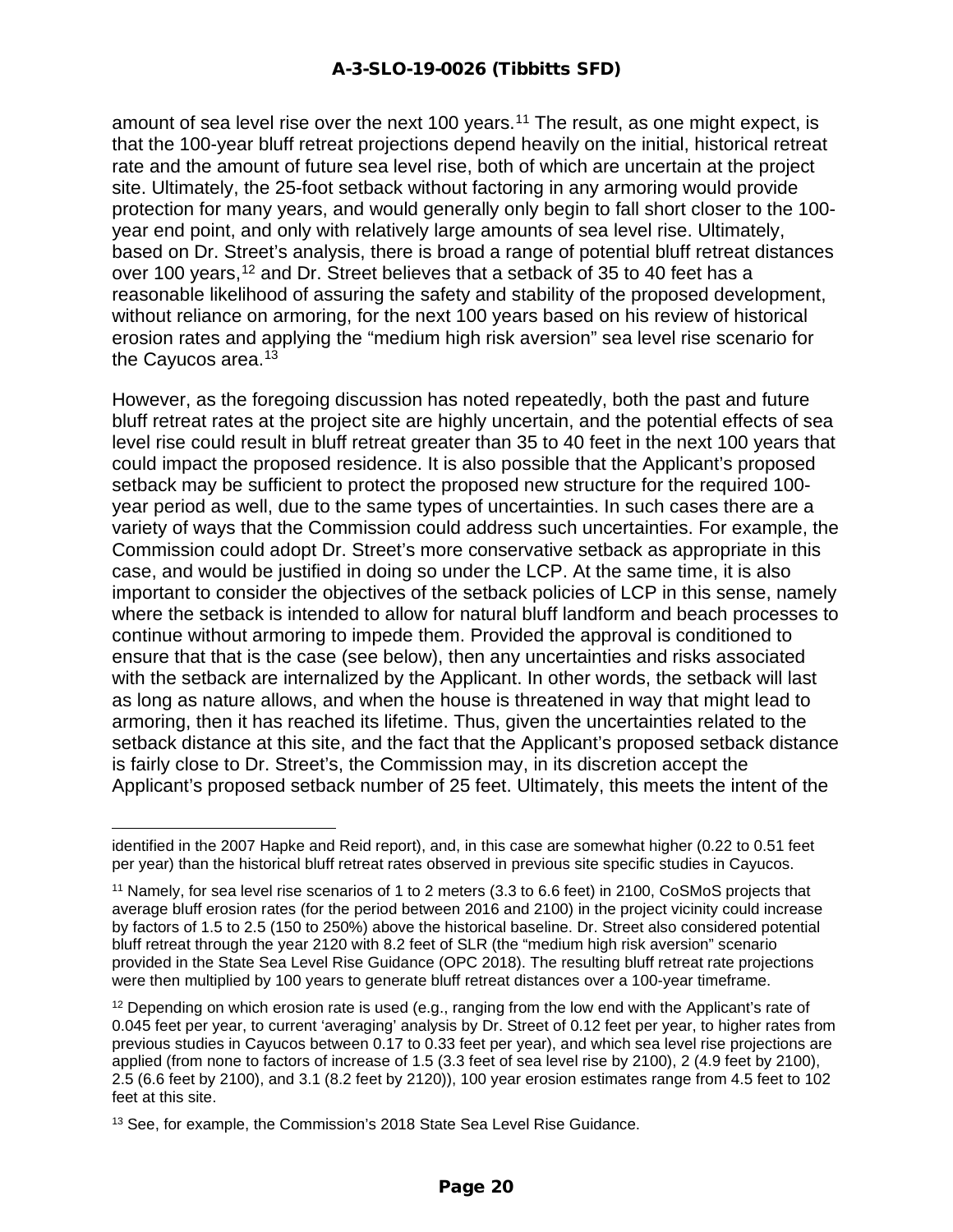LCP's setback requirement, which is to ensure that the new development not rely on shoreline armoring that will substantially alter natural landforms and natural processes along the shoreline, and allows for such natural processes to continue as much as is possible with a project of this sort.

To allow for such a finding, it must be clear that armoring is not allowed moving forward, and coastal hazard response is limited to non-armoring methods (see **Special Condition 4).**<sup>[14](#page-20-0)</sup> Further, specific trigger points for determining when the approved development is at risk from coastal hazards in a way that cannot be addressed without armoring (and/or the approved development comes to be located on land that is subject to the public trust) are necessary, as are requirements that, in lieu of armoring, hazards abatement response is through removal and/or relocation over time, and restoration of affected areas to natural conditions (see **Special Condition 4**).[15](#page-20-1) Essentially, the amount/level of development necessary to abate the hazard defines the point at which the site is deemed hazardous.[16](#page-20-2) Finally, any future removal/relocation needs to be through an approved plan (see **Special Condition 4**).

As to the treatment of the existing armoring, the LCP requires an evaluation of potential modifications to the armoring in order to minimize or eliminate ongoing coastal resource impacts,[17](#page-20-3) which necessarily must include consideration of possible removal of the armoring. Here, currently available evidence suggests that it is not clear that the

<span id="page-20-1"></span><sup>15</sup> Requiring the Applicant to submit a plan that evaluates options for removal and/or relocation of threatened elements: (1) if a government agency has ordered that any portion of the approved residence is not to be occupied or used due to one or more coastal hazards, and such government agency concerns cannot be abated by ordinary repair and/or maintenance; (2) If essential services to the site (e.g., utilities, roads, etc.) can no longer feasibly be maintained due to coastal hazards; (3) if any portions of the residence's major structural components, including exterior walls, floor and roof structures, and foundation, must be significantly altered (including renovation and/or replacement) to abate coastal hazards; (4) if the blufftop edge recedes to within five feet of any portion of the development; and (5) if any portion of the approved foundation becomes exposed due to coastal hazards.

<span id="page-20-2"></span><sup>16</sup> When hazards are infrequent and/or weak enough to where simple repair or other types of work are sufficient to abate concerns, then such work does not trigger an evaluation of removal/relocation. Conversely, if such hazards are strong and/or frequent enough that major work to address damaged project elements, up to and including armoring, is necessary, then such evaluation is triggered.

<span id="page-20-0"></span><sup>14</sup> Including identifying 'ordinary' repair work, including waterproofing and alterations to non-structural components. For example, if high seas and waves from a large storm caused some minor damage to the structure, but that damage was very minimal and could be addressed by simple repair work, then such a situation does not rise to the threshold for deeming the site hazardous and unsafe for continued use without requiring shoreline armoring (which is not allowed). However, when the hazard causes enough damage that significant alteration, including replacement of the residence's major structural components is necessary, then the site is subject to hazards at a level unsafe for continued human use and occupancy which cannot be remediated by work other than that beyond ordinary repair and maintenance.

<span id="page-20-3"></span><sup>&</sup>lt;sup>17</sup> For example, armoring not only occupies beach and shoreline space that would otherwise be available to public recreational uses, but it also blocks the normal transmittal of beach-generating materials from bluffs, and it also leads to loss of beaches over time as an eroding shoreline bumps up against such armoring (also referred to as the 'coastal squeeze' or passive erosion). Again, see for example CDPs 3- 07-019 (Pleasure Point seawall), 3-09-025 (Pebble Beach Company Beach Club seawall), 3-09-042 (O'Neill seawall), 2-10-039 (Land's End seawall), 3-14-0488 (Iceplant LLC seawall), 2-17-0702 (Sharp Park Golf Course), 3-16-0345 (Honjo), 2-16-0684 (Aimco) and A-3-SCO-06-006 (Willmott), 3-12-030 (Pebble Beach Company), 2-16-0784 (2 Mirada), and 2-17-0438 (AMJT Capital/BCPUD).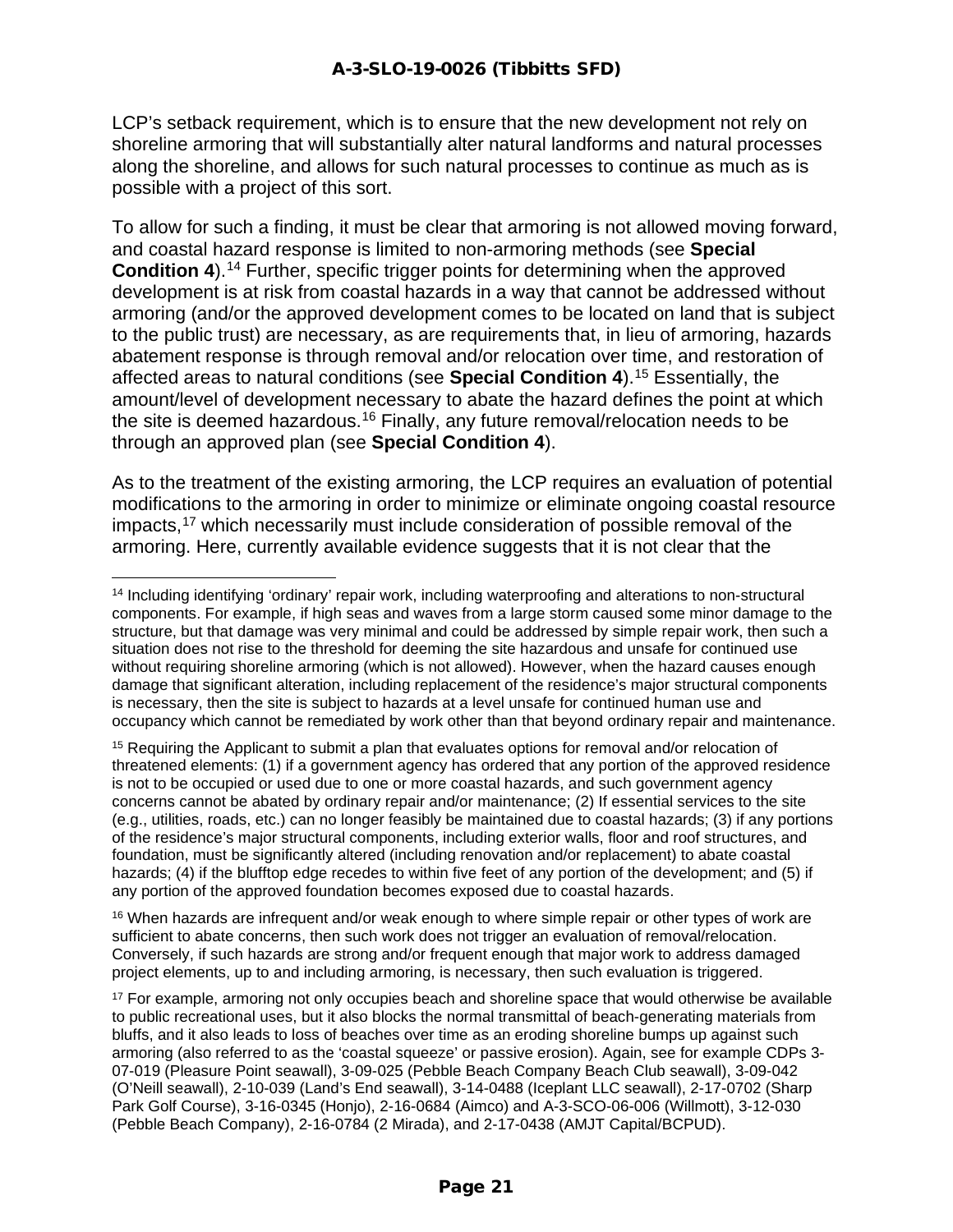armoring can be removed without significant impacts to the underlying landform, and potentially up and downcoast development. Such issues are exacerbated by the armoring's physical form, where the armoring was originally constructed by stacking large rock and pouring concrete over it just inland of what appears to be a natural rock outcropping. And although this armoring structure undoubtedly raises coastal resource concerns of the type described, it is a relatively small armoring structure (40 linear feet) along a stretch of coast with many, it is inland of a natural rock outcropping and near the downcoast unarmored natural promontory that extends some 100 feet seaward of it, and is fronted by what is typically a fairly wide sandy beach (see site area photos in **Exhibit 2**). In other words, while certainly not without coastal resource concern, the coastal resource benefits for removal would be relatively small in light of the potential problems with complete removal. In this circumstance, there are variety of ways the Commission might address the existing armoring given the LCP evaluation of it required, but the Commission believes that the best approach here, given the nature of the armoring itself and its relation to natural landforms and adjacent development, is to allow it to remain as is for now, but not to allow new repair and/or maintenance. The existing armoring would then be expected to degrade and eventually disappear over time as it passes its design lifetime (which may be relatively soon as it is nearly 40 years old), which helps implement the LCP in this regard appropriately, including as the new residence is not dependent on the armoring to meet its LCP stability and safety requirements. See **Special Condition 4**.

As to the rear yard improvements violation (i.e., the deck, patio and fencing), other than the bluff edge fencing that adversely impacts back beach aesthetics (and needs to be removed as part of the project; see **Special Condition 1**), such rear yard development does not lead to significant coastal resource concerns by itself, and any potential issues can be addressed via the above described conditions. In addition, bluff retreat uncertainties can be further addressed through revised landscaping plans that require removal of all existing non-native plants (including all iceplant) on the portion of the site within 5 feet of the blufftop edge, and the replanting of these areas with appropriate California native coastal bluff species capable of trailing vegetation, including to help minimize visual impacts associated with the existing armoring. Moreover, it remains important that drainage be appropriately collected and directed inland, and that bluff edge landscaping be maintained, especially with long-rooted native species that can help protect and preserve the natural landform. Such drainage and landscaping measures can help to extend the useful life of the setback established by this approval. See **Special Condition 1**.

Even as conditioned, the site is not without ongoing coastal hazards risk. While the Commission has sought to minimize such risks in this approval, it is the Applicant that has chosen to develop in this location, and it is the Applicant who must assume all of the risks for that decision (see **Special Condition 3**). In addition, and more broadly, the Commission's experience in evaluating proposed developments in areas subject to hazards has been that development has continued to occur despite periodic episodes of heavy storm damage and other such occurrences. Development in such dynamic environments is susceptible to damage due to such long-term and episodic processes. Past occurrences statewide have resulted in public costs (through low interest loans, grants, subsidies, direct assistance, etc.) in the tens and hundreds of millions of dollars.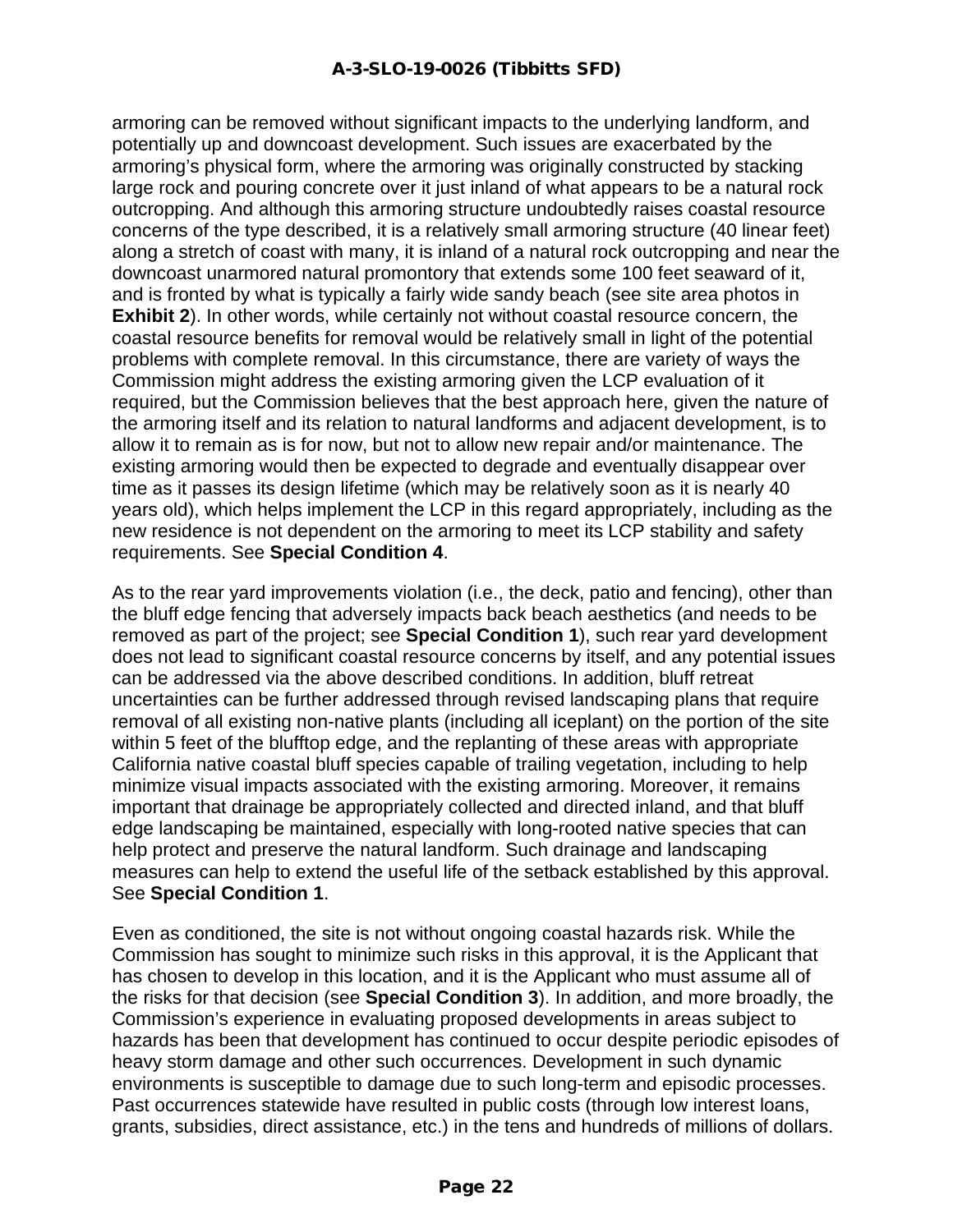As a means of allowing continued development in areas subject to these hazards while avoiding placing the economic burden for damages onto the people of the State of California, applicants are regularly required to acknowledge site hazards and agree to waive any claims of liability on the part of the Commission for allowing the development to proceed. See **Special Condition 3**.

As conditioned, the proposed project can be found consistent with applicable LCP coastal hazards provisions.

#### **2. Public Access and Recreation**

#### *Applicable Coastal Act and LCP Provisions*

Coastal Act Sections 30210 through 30224 specifically protect public access and recreational opportunities, including visitor-serving resources. In particular:

*Section 30210. In carrying out the requirement of Section 4 of Article X of the California Constitution, maximum access, which shall be conspicuously posted, and recreational opportunities shall be provided for all the people consistent with public safety needs and the need to protect public rights, rights of private property owners, and natural resource areas from overuse.*

*Section 30211. Development shall not interfere with the public's right of access to the sea where acquired through use or legislative authorization, including, but not limited to, the use of dry sand and rocky coastal beaches to the first line of terrestrial vegetation.*

*Section 30212(a). Public access from the nearest public roadway to the shoreline and along the coast shall be provided in new development projects….*

*Section 30213. Lower cost visitor and recreational facilities shall be protected, encouraged, and, where feasible, provided. Developments providing public recreational opportunities are preferred.*

*Section 30220. Coastal areas suited for water-oriented recreational activities that cannot readily be provided at inland water areas shall be protected for such uses.*

*Section 30221. Oceanfront land suitable for recreational use shall be protected for recreational use and development unless present and foreseeable future demand for public or commercial recreational activities that could be accommodated on the property is already adequately provided for in the area.*

*Section 30223. Upland areas necessary to support coastal recreational uses shall be reserved for such uses, where feasible.*

These overlapping policies clearly protect access to and along the shoreline and to offshore waters for public access and recreation purposes, particularly free and lowcost access. Projects along the immediate shoreline (such as this project) that affect significant coastal public recreational access areas have the potential to adversely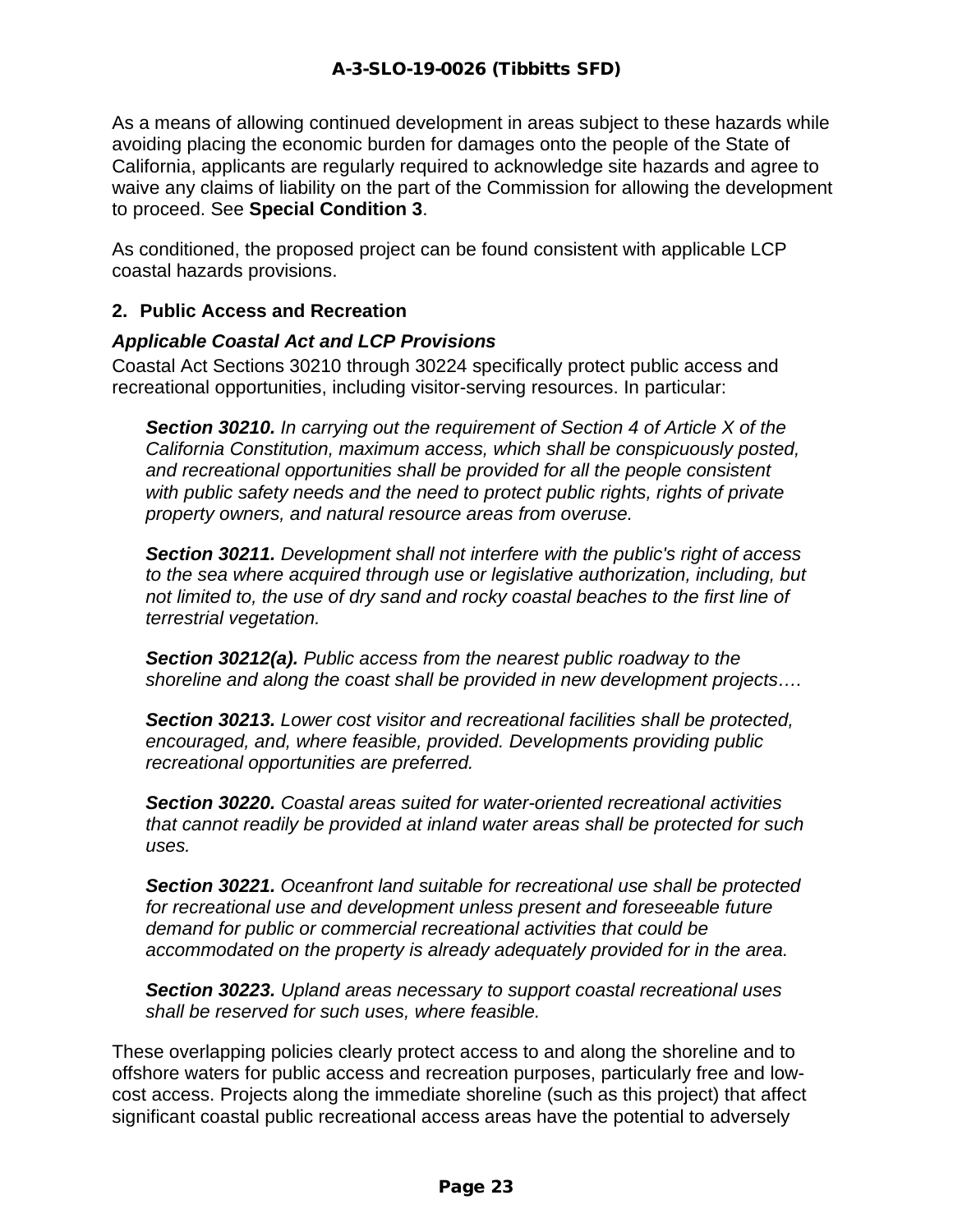impact public access and recreation. Section 30210 of the Coastal Act requires the Commission to provide the general public maximum access and recreational opportunities, while respecting the rights of private property owners. Section 30211 prohibits development from interfering with the public's right of access to the sea. In approving new development, Section 30212 requires new development to provide access from the nearest public roadway to the shoreline and along the coast, save for certain limited exceptions, such as if there is existing adequate access nearby. Finally, the Coastal Act Section 30210 direction to maximize access represents a different threshold than to simply provide or protect such access and is fundamentally different from other like provisions in this respect. In other words, it is not enough to simply provide access to and along the coast, and not enough to simply protect access; rather such access must also be maximized. This terminology distinguishes the Coastal Act in certain respects, and it provides fundamental direction with respect to projects along the California coast that raise public access issues, like this one.

The County's LCP in EAP Chapter 8 Section VI Policy b also reflects this fundamental principle, requiring maximum public recreational access and prohibiting interference with the public's right of such access, including to the use of dry sand and rocky coastal beaches to the first line of terrestrial vegetation. The LCP states:

*EAP Chapter 8 Section VI. Policy B.2. Prevent interference with the public's right of access to the sea, whether acquired through use or legislative authorization, including, but not limited to, the use of dry sand and rocky coastal beaches to the first line of terrestrial vegetation.* 

*EAP Chapter 8 Section VI. Policy B.3. Require new development between the nearest public roadway and the shoreline and along the coast to provide public access consistent with sound resource management and consistent with public safety, military security needs, and the protection of fragile coastal resources and agricultural operations.*

#### *Analysis*

There are two main public access and recreation questions raised by the proposed project; one specific to issues associated with the existing armoring at the site, and the second associated with potential construction impacts. In terms of the former, the armoring contributes to known impacts to public recreational access, including to the loss of beach over time. Allowing it to degrade and be removed over time, as described above, will slowly reduce (and eventually eliminate) such impacts.

As to construction, although it will be limited to the blufftop portion of the site, there is still the potential for impacts due to the nature of construction and its location immediately adjacent to the beach. For example, the project will: require the movement of large equipment, workers, materials, and supplies above the shoreline area and near the upcoast vertical public access point; include large equipment operations in these areas; and generally intrude and negatively impact the aesthetics, ambiance, and serenity of the public recreational access experience at this location. These public recreational use impacts can be minimized through construction parameters that limit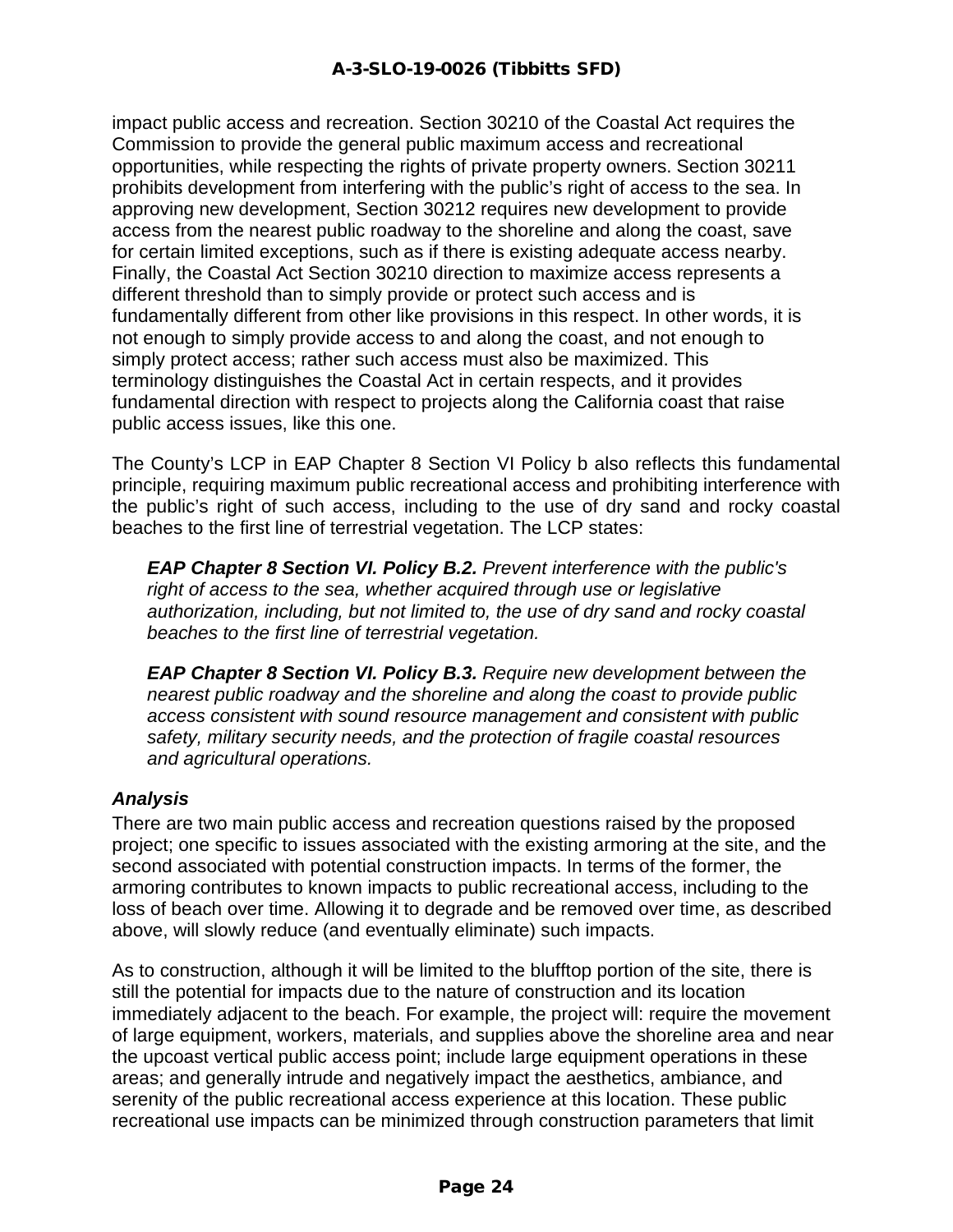the area of construction, limit the times when work can take place (to avoid both weekends and peak summer use months when recreational use is highest), clearly fence off the minimum construction area necessary, clearly delineate and avoid to the maximum extent feasible public use areas, and restore all affected public access areas at the conclusion of construction. A construction plan is required to implement these measures (see **Special Condition 2**).

The original approval of the armoring in 1983 included the dedication of a public access easement (subsequently accepted by San Luis Obispo County in December 1997) covering the beach area extending from the toe of the armoring to the mean high tide line. Although the Commission is unaware of any other public access rights that might accrue to the remainder of the property, this CDP action is not intended to be determinative on that point. Accordingly, **Special Condition 5** provides that this approval does not constitute a waiver of any public rights that may exist on the property. As conditioned, the project can be found consistent with Coastal Act and LCP public access and recreation provisions.

#### **3. Marine Resources**

#### *Applicable LCP Provisions*

The LCP protects the marine resources and habitat offshore of this site. Applicable LCP policies include:

*EAP Areawide Water Quality Policy A.1. Maintain, and where feasible, restore the quality and biological productivity of coastal waters, streams, wetlands, estuaries, and lakes in order to protect human health and maintain optimum populations of marine and other wildlife.*

*EAP Areawide Water Quality Policy A.3. Avoid, and if not feasible, minimize impacts to watershed from erosion, runoff, pollution, and water diversions by new public and private development.*

#### *Analysis*

As discussed above, the project is located on an oceanfront, blufftop parcel overlooking the public beach. The proposed project has the potential to negatively impact marine resources, both during construction and longer term, due to site runoff. Runoff (even filtered but untreated runoff) that flows directly to the beach and the Pacific Ocean could negatively impact marine and recreational resources and water quality by contributing additional urban contaminants to ocean waters. Urban runoff is known to carry a wide range of pollutants including nutrients, sediments, trash and debris, heavy metals, pathogens, petroleum hydrocarbons, and synthetic organics such as pesticides. Urban runoff can also alter the physical, chemical, and biological characteristics of water bodies to the detriment of aquatic and terrestrial organisms. Such impacts raise questions of consistency with the above-referenced LCP policies protecting these resources. To address these concerns, **Special Condition 2** requires that these impacts be contained through construction parameters that limit the area of construction, clearly fence off the minimum construction area necessary, require good water quality construction practices, and require treatment and control BMPs, including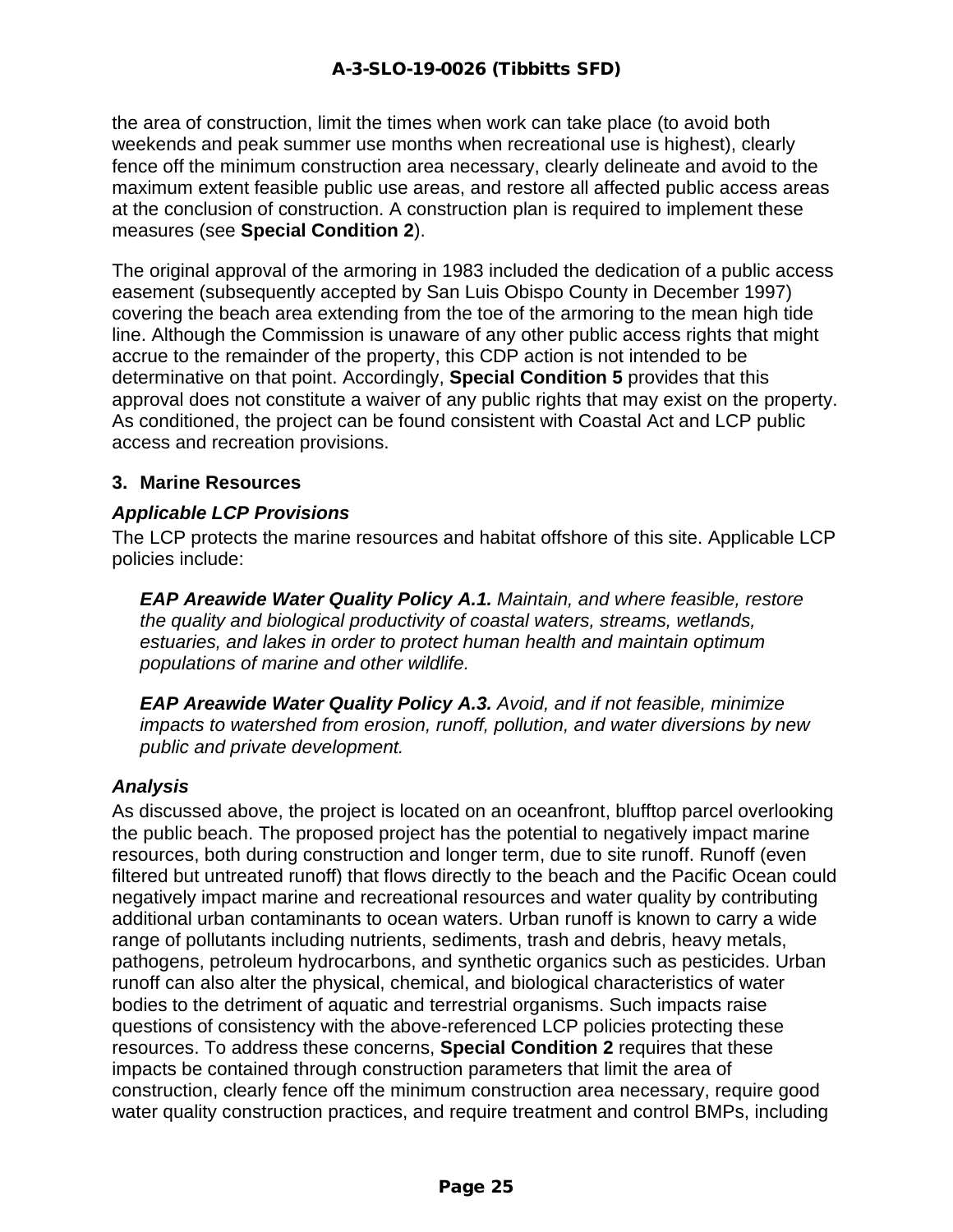for all drain inlets and all areas drainage may go. And all drainage is required to be directed away from the blufftop edge (see **Special Conditions 1 and 2**). As conditioned, the project is consistent with the above referenced policies regarding protection of marine resources and offshore habitat.

#### 4. **Other**

#### *Future Permitting*

To guard against the possibility that future improvements would exacerbate any of the impacts discussed above without the ability for Commission review to ensure the mitigation of those impact, the Commission intends that any future development at this site related to this CDP and the approved project, including repair and maintenance development, be subject to the Commission's CDP application and review process. See **Special Condition 6**.

#### *County Conditions*

The Commission's action on this CDP has no effect on conditions imposed by the San Luis Obispo County pursuant to an authority other than the Coastal Act. Thus, **Special Condition 7** specifies that in the event of conflict between the terms and conditions imposed by the local government pursuant to an authority other than the Coastal Act/LCP and those of this CDP, the terms and conditions of this CDP shall prevail.

#### *Disclosure*

The terms and conditions of this approval are meant to be perpetual. **Special Condition 8** therefore requires the Permittees to notify any prospective purchasers of the property about these permit requirements, thus ensuring that future owners are made aware of these conditions. This approval is also conditioned for a deed restriction to be recorded against the property involved in the application (see **Special Condition 9**). This deed restriction will record the conditions of this permit as covenants, conditions and restrictions on the use and enjoyment of the property.

#### *Minor Modifications*

The terms and conditions of this approval are meant to be binding and perpetual. However, issues often come up during the design and build phases of project development. Thus, **Special Condition 10** allows for minor changes to the project conditions so long as they are reasonably necessary and do not adversely impact coastal resources.

#### **H. California Environmental Quality Act (CEQA)**

CEQA Section 21080.5(d)(2)(A) prohibits a proposed development from being approved if there are feasible alternatives and/or feasible mitigation measures available that would substantially lessen any significant adverse effect that the development may have on the environment. The County, acting as lead CEQA agency, exempted the proposed development from environmental review (citing CEQA Sections 15061(b)(3) and 15282(h)).

The Commission's review, analysis, and decision-making process for CDPs and CDPAs has been certified by the Secretary of the Natural Resources Agency as being the